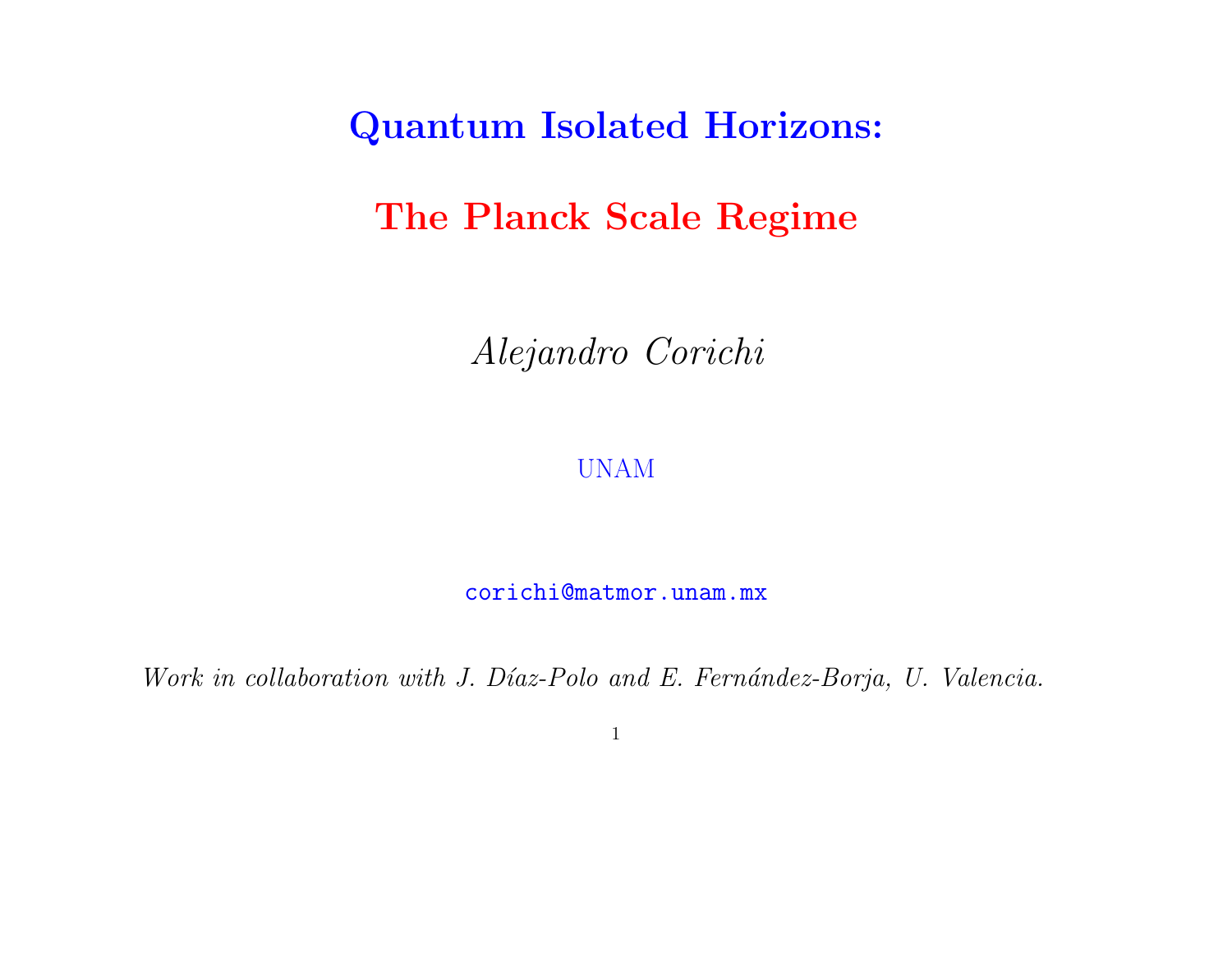## MOTIVATION

- How do we characterize black holes in equilibrium?
- What are quantum horizon states?
- Which states should we count?
- How does the entropy behave?
- What happens when we look at small BH's?
- What is the domain of applicability of the model?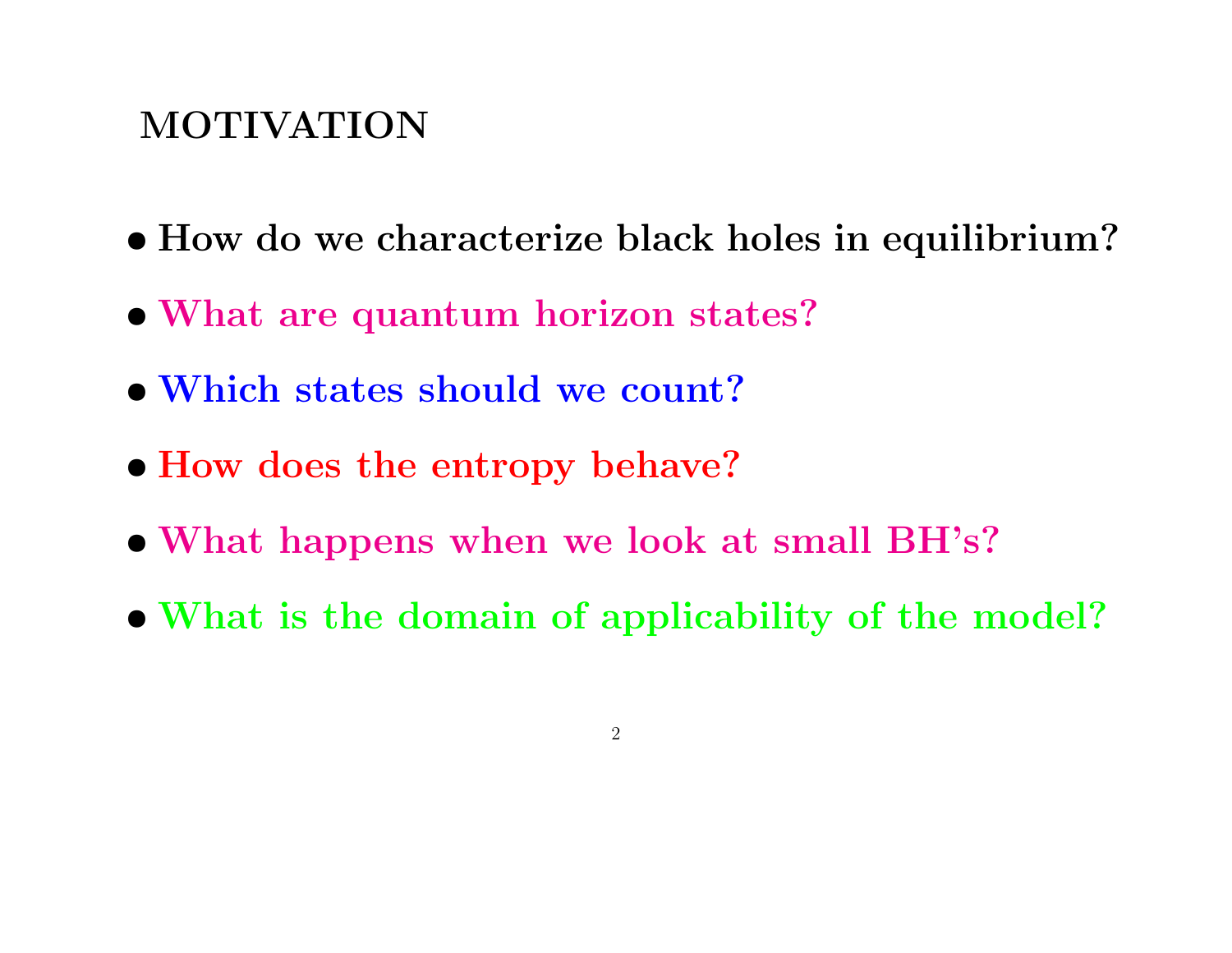# PLAN OF THE TALK

- 1. Some History
- 2. Classical Preliminaries
- 3. Quantum Horizon Geometry
- 4. Counting and Entropy
- 5. New Results: Counting by Numbers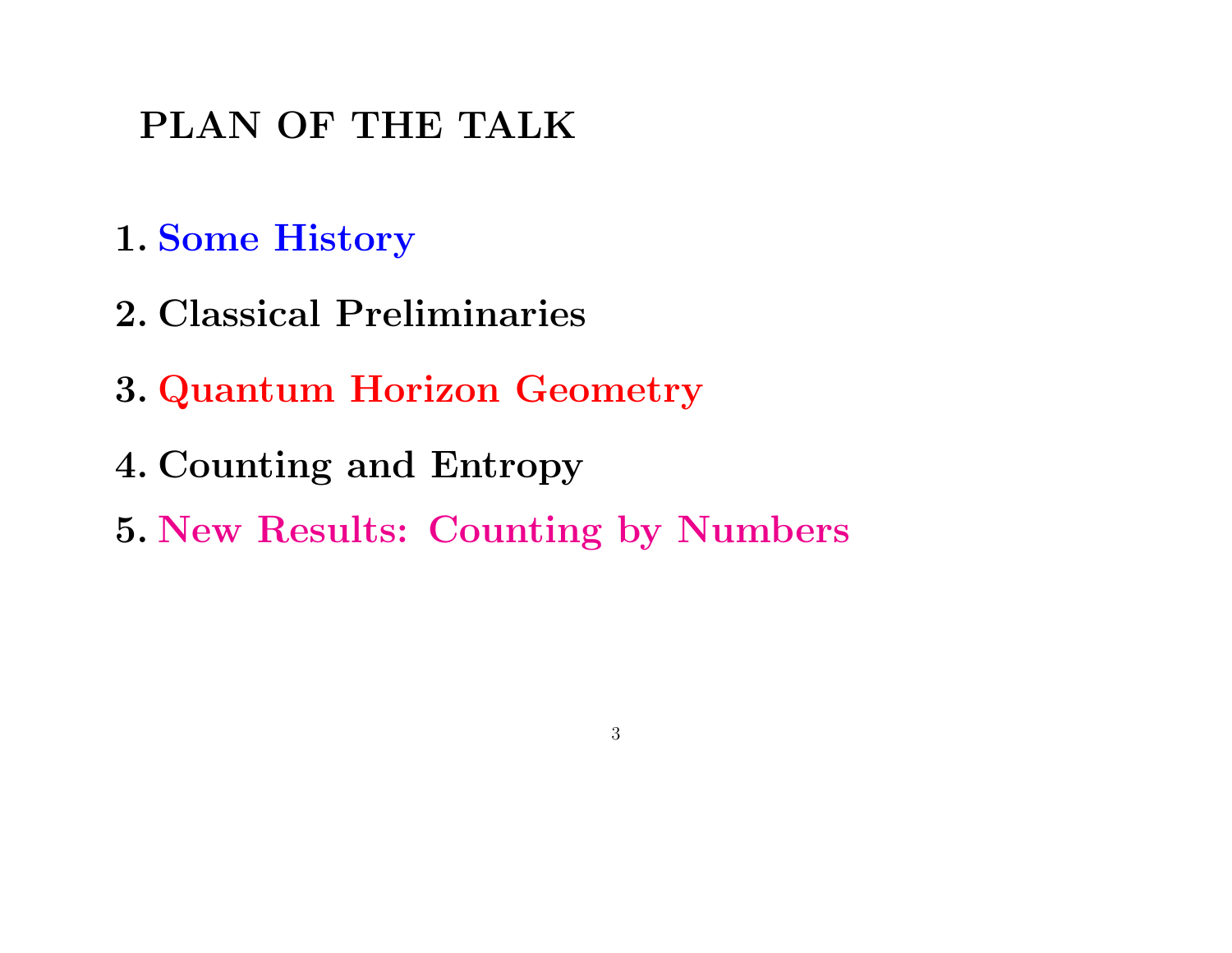# 1. SOME HISTORY

- 94' The area operator is defined (Smolin & Rovelli)
- 96' Krasnov and Rovelli consider punctures as horizon degrees of freedom.
- 97' Isolated Horizon boundary conditions understood.
- 99' Quantum Horizon Geometry fully understood (ABK).
- 02' Possible relation to QNM proposed  $(SO(3)$  vs  $SU(2))$
- 04' Error in original ABK computation found. A new counting proposed (DLM)
- 05'- Several new countings proposed (GM, Dreyer et al, ...)

4

• 06' This seminar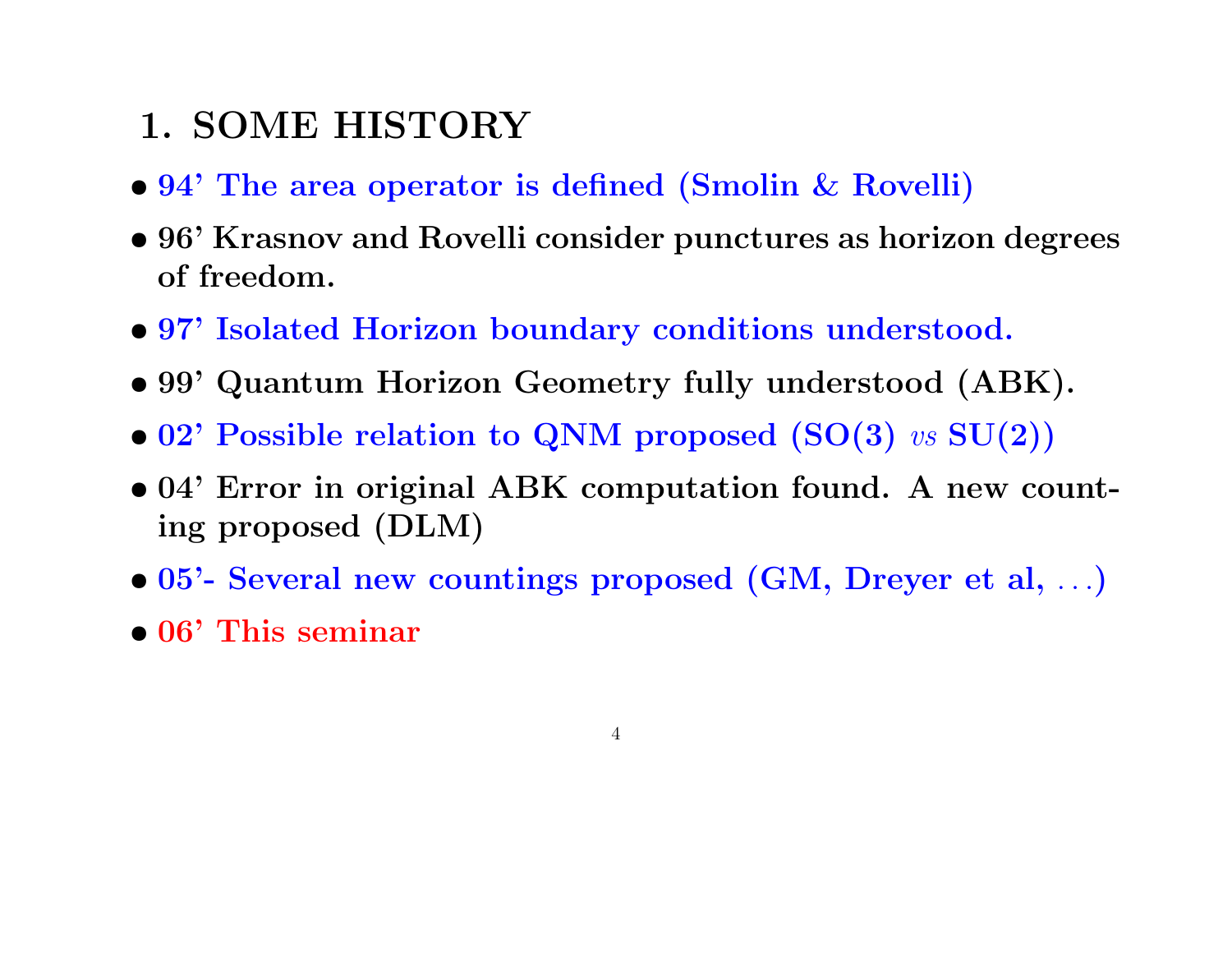The Beginning

Physically, one is interested in describing black holes in equilibrium. That is, equilibrium of the horizon, not the exterior. Can one capture that notion via boundary conditions?

Yes! Answer: Isolated Horizons

Isolated horizon boundary conditions are imposed on an inner boundary of the region under consideration.

The interior of the horizon is cut out. In this a physical boundary?

No! but one can ask whether one can make sense of it:

What is then the physical interpretation of the boundary?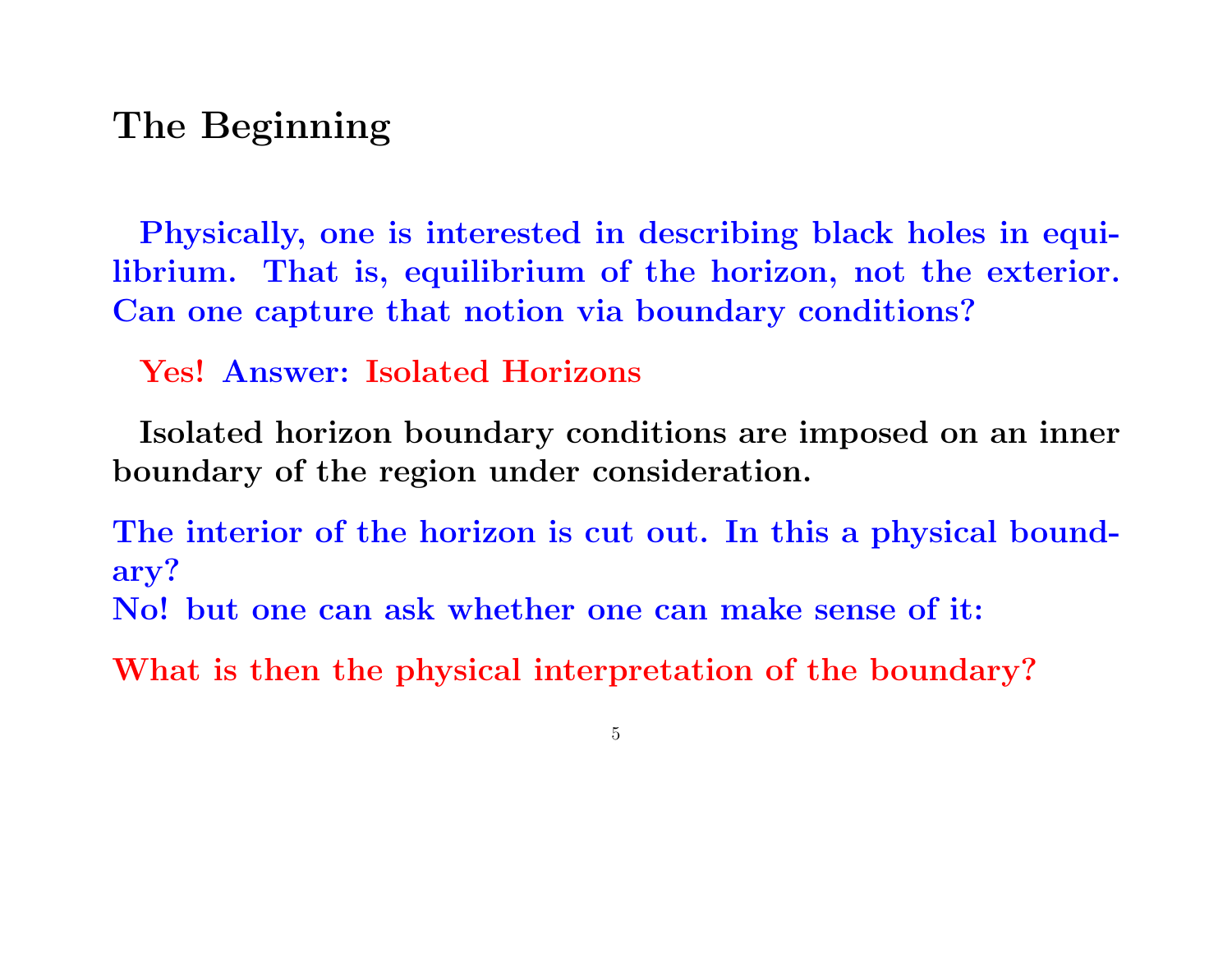• The boundary  $\Delta$ , the 3-D isolated horizon, through its boundary conditions, will provide an effective description of the degrees of freedom of the inside region, that is cut out in the formalism.

• The boundary conditions are such that they capture the intuitive description of a horizon in equilibrium and allow for a consistent variational principle.

• The quantum boundary degrees of freedom are then responsible for the entropy.

• The entropy thus found can be interpreted as the entropy assigned by an 'outside observer' to the  $(2\t-dim)$  horizon  $S = \Sigma \cap \Delta$ .

• Interpretational issues: is this to be regarded as the entropy contained by the horizon? Is there some 'holographic principle' in action? Can the result be associated to entanglement entropy between the interior and the exterior?, etc.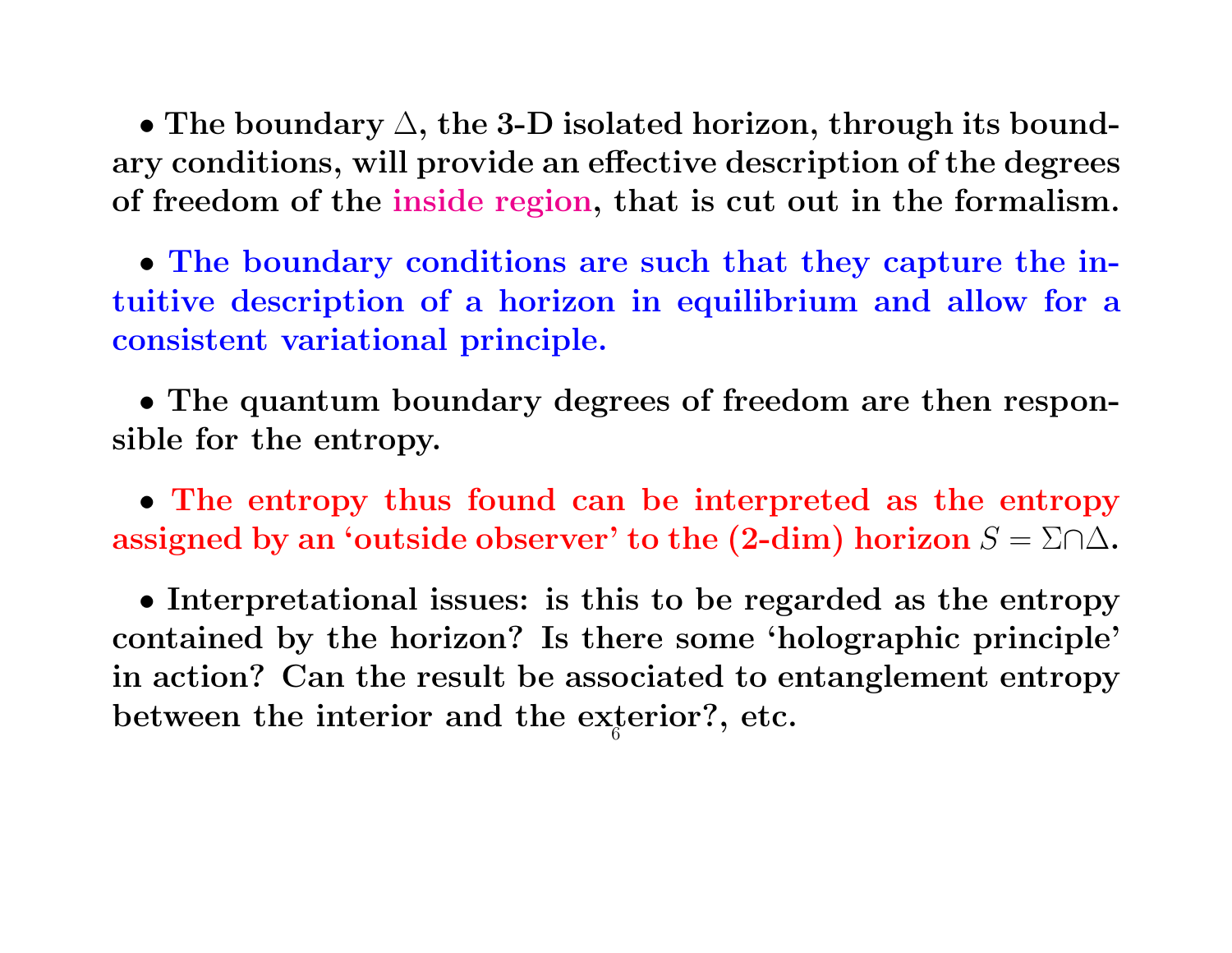#### ISOLATED HORIZONS

An isolated horizon is a null, non-expanding horizon  $\Delta$  with some notion of translational symmetry along its generators. There are two main consequences of the boundary conditions:

• The gravitational degrees of freedom induced on the horizon are captured in a  $U(1)$  connection,

 $W_a = -\frac{1}{2}$  $\frac{1}{2}$   $\Gamma_c^i$  $\frac{i}{a}\,r_i$ 

• The total symplectic structure of the theory (and this is true even when matter is present) gets split as,  $\Omega_{\text{tot}} = \Omega_{\text{bulk}} + \Omega_{\text{hor}}$  with

$$
\Omega_{\rm hor} = \frac{a_0}{8\pi\,G} \oint_S \mathrm{d} W \wedge \mathrm{d} W'
$$

• The 'connection part' and the 'triad part' at the horizon must satisfy the condition,  $F_{ab}=-\frac{2\pi\,\gamma}{a_0}$  $\frac{\pi \gamma}{a_0} E^i_{ab} \, r_i, \, {\rm the \,\, 'horizon \,\, constraint'}.$ 7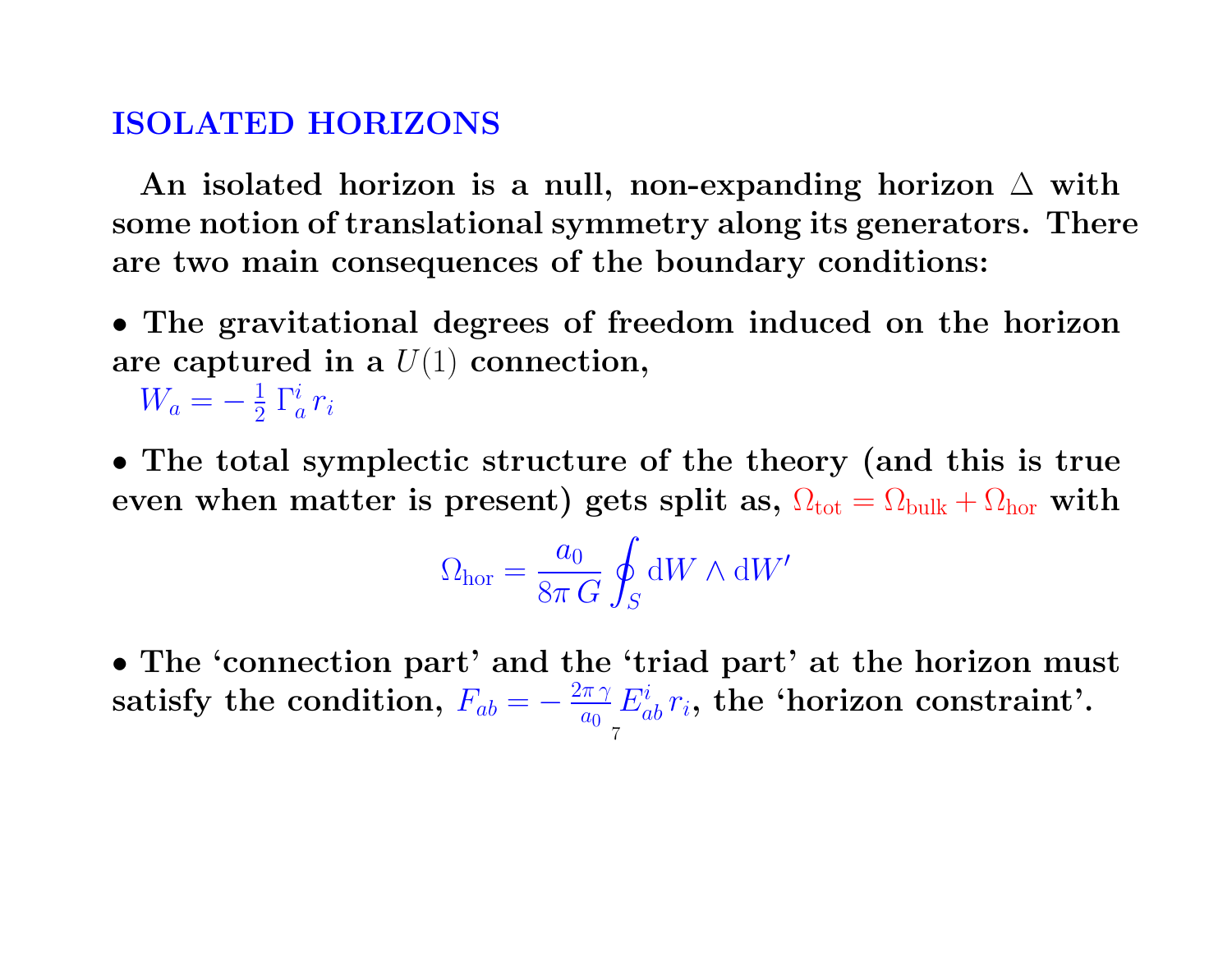#### CONSTRAINTS

The formalism tells us what is gauge and what not. In particular, with regard to the constraints we know that:

- The relation between curvature and triad, the horizon constraint, is equivalent to Gauss' law.
- Diffeomorphims that leave S invariant are gauge (vector field are tangent to  $S$ ).
- The scalar constraint must have  $N|_{\text{hor}} = 0$ . Thus, the scalar constraint leaves the horizon untouched; any gauge and diffinvariant observable is a Dirac observable.

In the quantum theory of the horizon we have to implement these facts.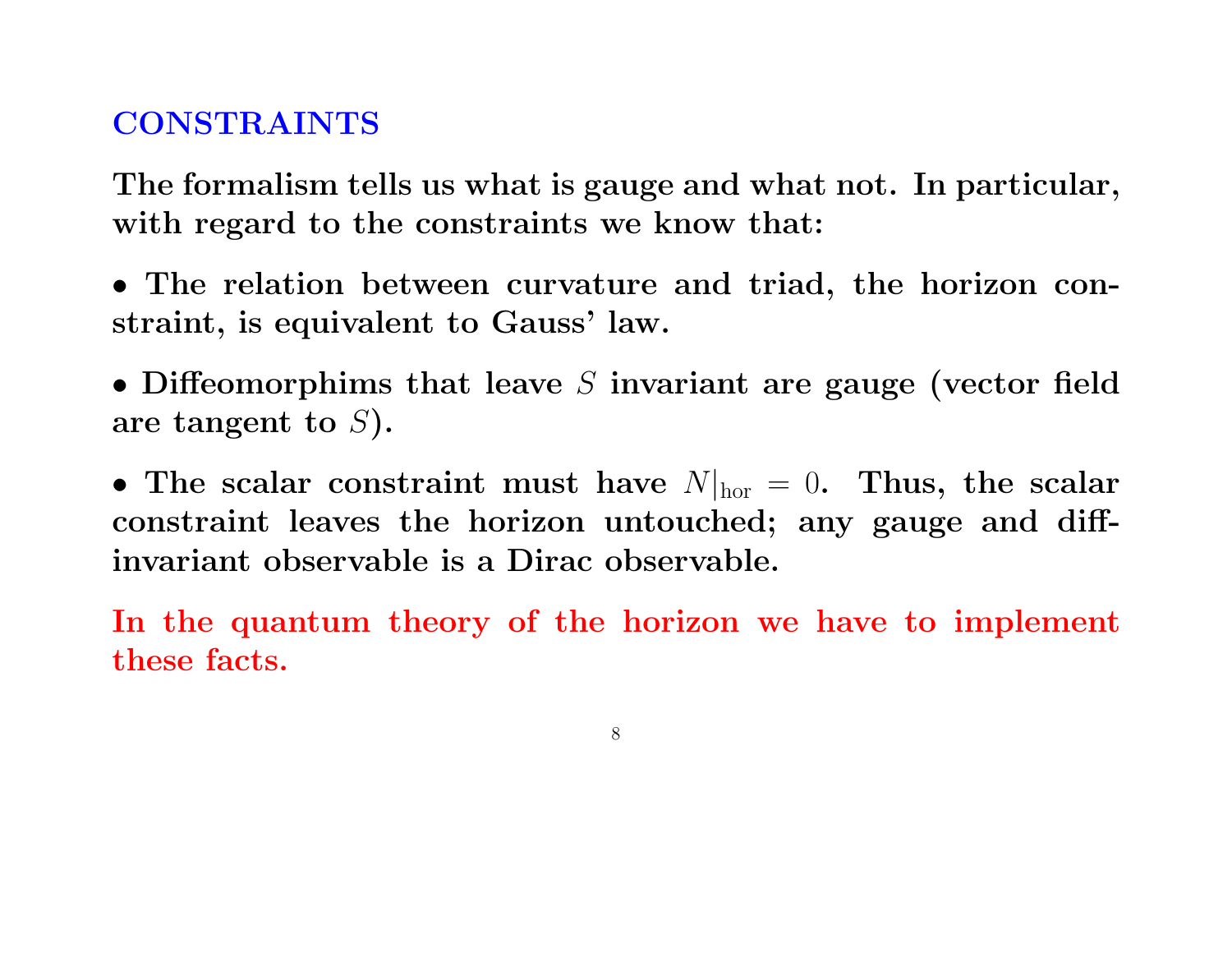#### QUANTUM THEORY

The total Hilbert Space is of the form:

$$
\mathcal{H}=\mathcal{H}_\text{V}\otimes\mathcal{H}_\text{S}
$$

where  $\mathcal{H}_S$ , the surface Hilbert Space, can be built from Chern Simons Hilbert spaces for a sphere with punctures.

The conditions on  $H$  that we need to impose are: Invariance under diffeomorphisms of S and the quantum condition on  $\Psi$ :

$$
\left(\mathrm{Id}\otimes\hat{F}_{ab}+\frac{2\pi\,\gamma}{a_0}\,\hat{E}^i_{ab}\,r_i\otimes\mathrm{Id}\right)\cdot\Psi=0
$$

Then, the theory we are considering is a quantum gravity theory, with an isolated horizon of fixed area  $a_0$ . Physical state would be such that, in the bulk satisfy the ordinary constraints and, at the horizon, the quantum horizon condition.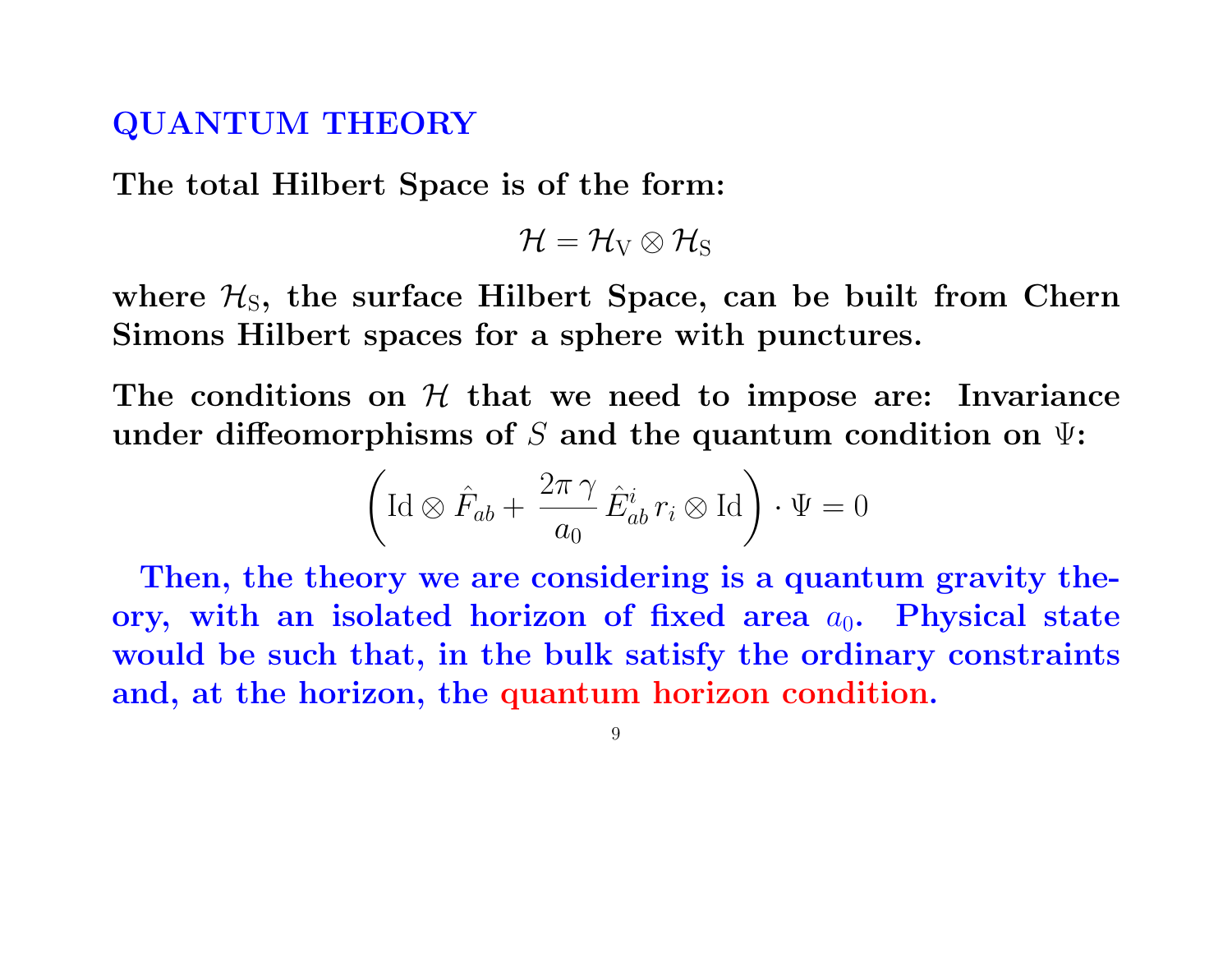#### ENTROPY

We are given a black hole of area  $a_0$ . What entropy can we assign to it? Let us take the microcanonical viewpoint. We shall count the number of states  $N$  such that they satisfy:

- The area eigenvalue  $\langle \hat{A} \rangle \in [a_0 \delta, a_0 + \delta]$
- The quantum horizon condition.

The entropy  $S$  will be then given by

 $S = \ln N$ .

The challenge now is to identify those states that satisfy the two conditions, and count them.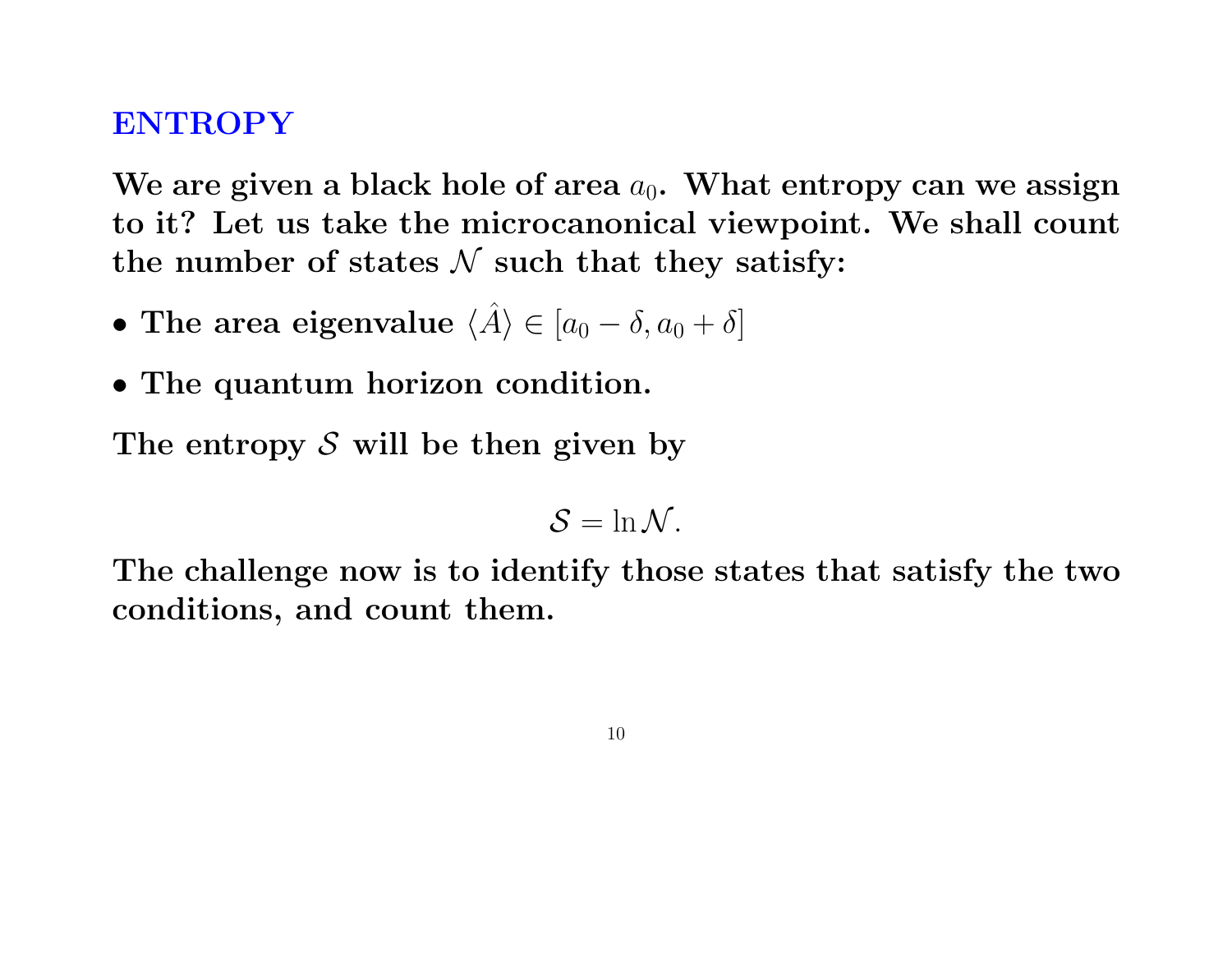#### CHARACTERIZATION OF THE STATES

There is a convenient way of characterizing the states by means of the spin network basis. If an edge of a spin network with label  $j_i$  ends at the horizon S, it creates a puncture, with label  $j_i$ . The area of the horizon will be the area that the operator on the bulk assigns to it:  $A = 8\pi \gamma \ell_p^2 \sum_i \sqrt{j_i(j_i+1)}$ .

Is there any other quantum number associated to the punctures  $p_i$ ? Yes! the eigenstates of  $\hat{E}_{ab}$  that are also half integers  $m_i$ , such  $\text{that}~~ -|j_i| \,\leq\, m_i \,\leq\, |j_i|.$  The quantum horizon condition relates these eigenstates to those of the Chern-Simons theory. The requirement that the horizon is a sphere (topological) then imposes a 'total projection condition' on  $m's$ :

$$
\sum_i m_i = 0
$$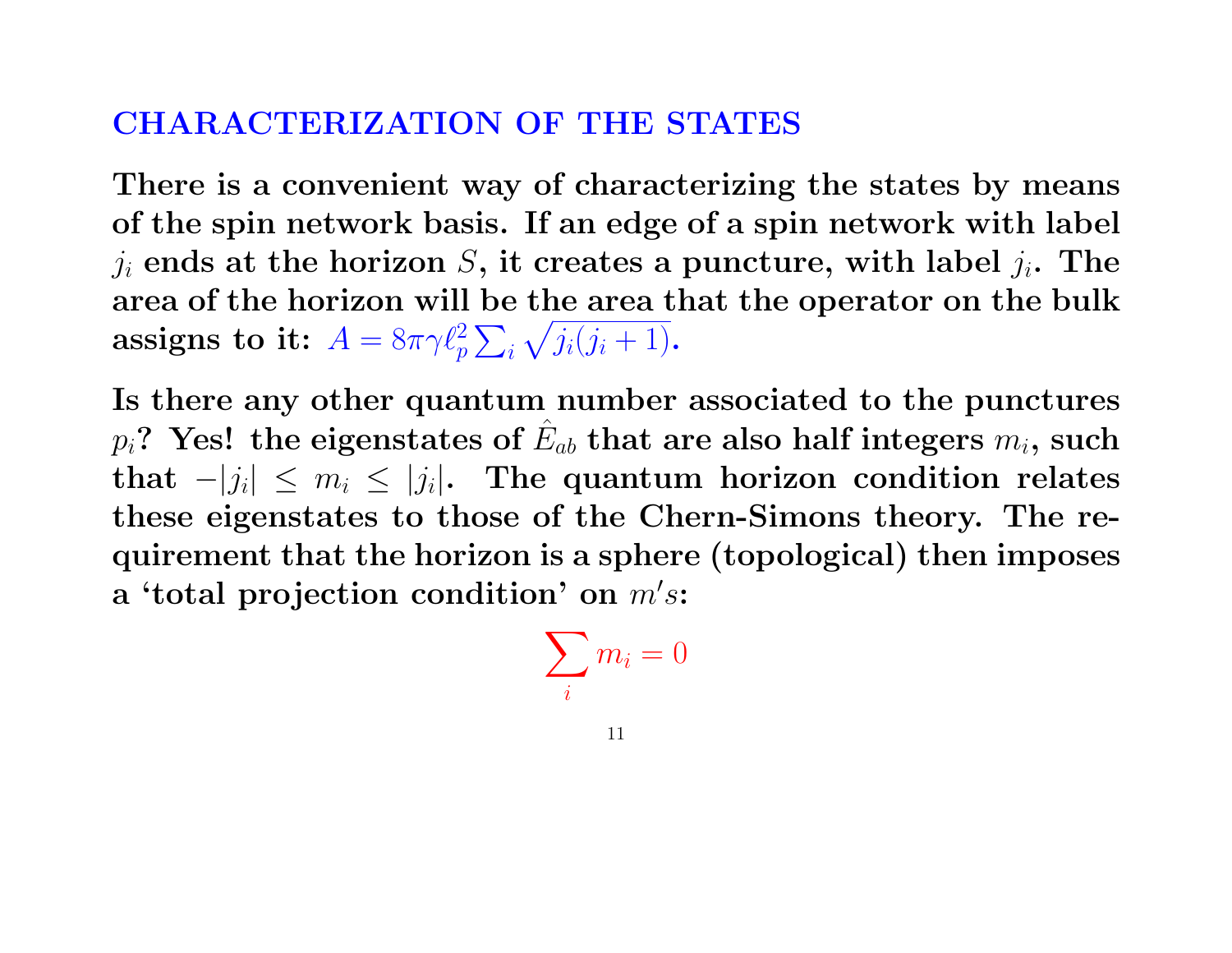A state of the quantum horizon is then characterized by a set of punctures  $p_i$  and to each one a pair of half integer  $(j_i,m_i)$ .

If we are given  $N$  punctures and two assignments of labels  $\left( {{j_i}, {m_i}} \right)$ and  $(j_i^{\prime}% )\equiv\sum_{i=1}^{L}{\boldsymbol{h}_{i}^{\dagger}}% {\boldsymbol{h}_{i}^{\dagger}}% {\boldsymbol{x}_{i}^{\dagger}}% {\boldsymbol{x}_{i}^{\dagger}}% {\boldsymbol{x}_{i}^{\dagger}}% {\boldsymbol{x}_{i}^{\dagger}}% {\boldsymbol{x}_{i}^{\dagger}}% {\boldsymbol{x}_{i}^{\dagger}}% {\boldsymbol{x}_{i}^{\dagger}}% {\boldsymbol{x}_{i}^{\dagger}}% {\boldsymbol{x}_{i}^{\dagger}}% {\boldsymbol{x}_{i}^{\dagger}}% {\boldsymbol{x}_{i}^{\dagger}}% {\boldsymbol{x}_{i}^{\dagger}}% {\boldsymbol{x}_{i}^{\dagger}}%$  $\mathbf{m}_i', m_i'$ ). Are they physically distinguishable? or a there some 'permutations' of the labels that give indistinguishable states?

## That is, what is the statistics of the punctures?

As usual, we should let the theory tell us. One does not postulate any statistics. If one treats in a careful way the action of the diffeomorphisms on the punctures one learns that when one has a pair of punctures with the same labels j and  $m$ , then the punctures are indistinguishable and one should not count them twice. In all other cases the states are distinguishable.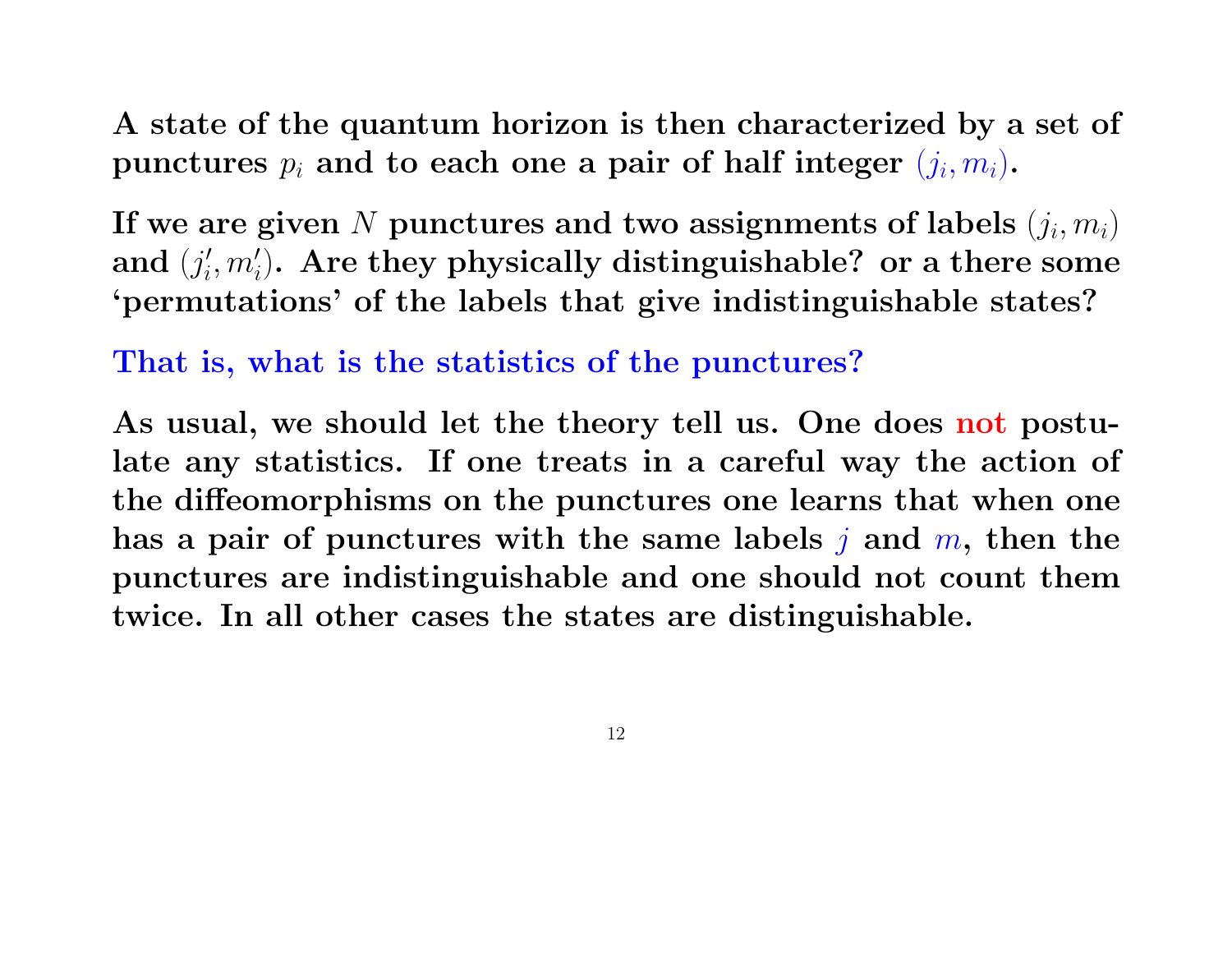## THE COUNTING

We start with a small isolated horizon, with an area  $a_0$  of the order of several Planck areas and ask how many states are there compatible with the two conditions, and taking into account the distinguishability of the states. We tell a computer how to count. We vary the area  $a_0$  and count again.

Once he have the program to do this we can ask all sorts of questions:

• How does the incorporation or not of the projection constraint  $\sum_i m_i = 0$  affect the number of states?

• Can we see for such small black holes that the entropy tends to be a linear function of the area?

• Can we say anything about the Barbero-Immirzi parameter?

• Is the entropy area relation for such small black holes like anything we had imagined?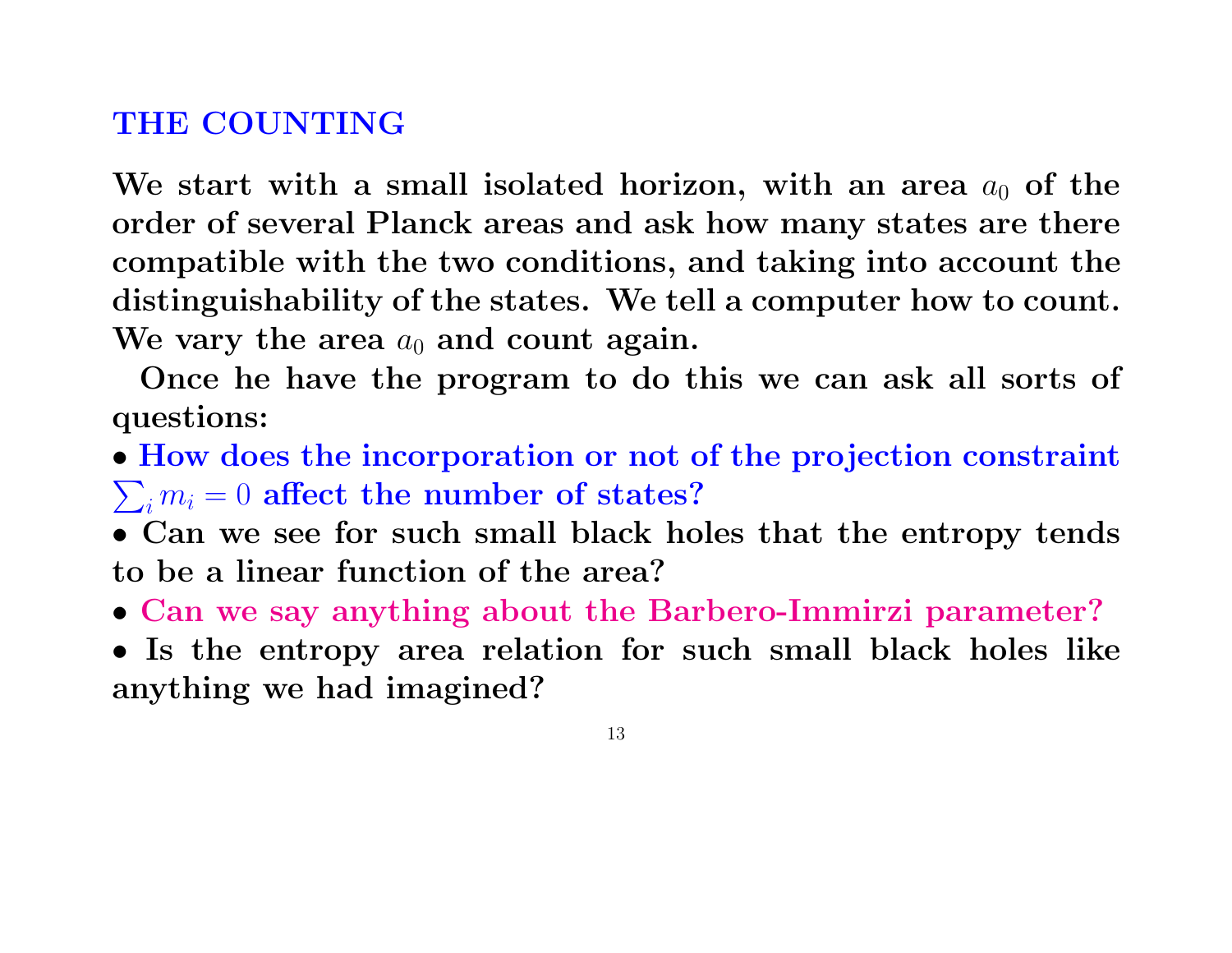## QUESTIONS

In the analytical calculations, done in the large area limit, it has been shown that the dominant term (linear) is unaffected by the imposition of the projection constraint  $\sum_i m_i = 0.$ 

We did the counting with and without the constraint and the plot is as follows: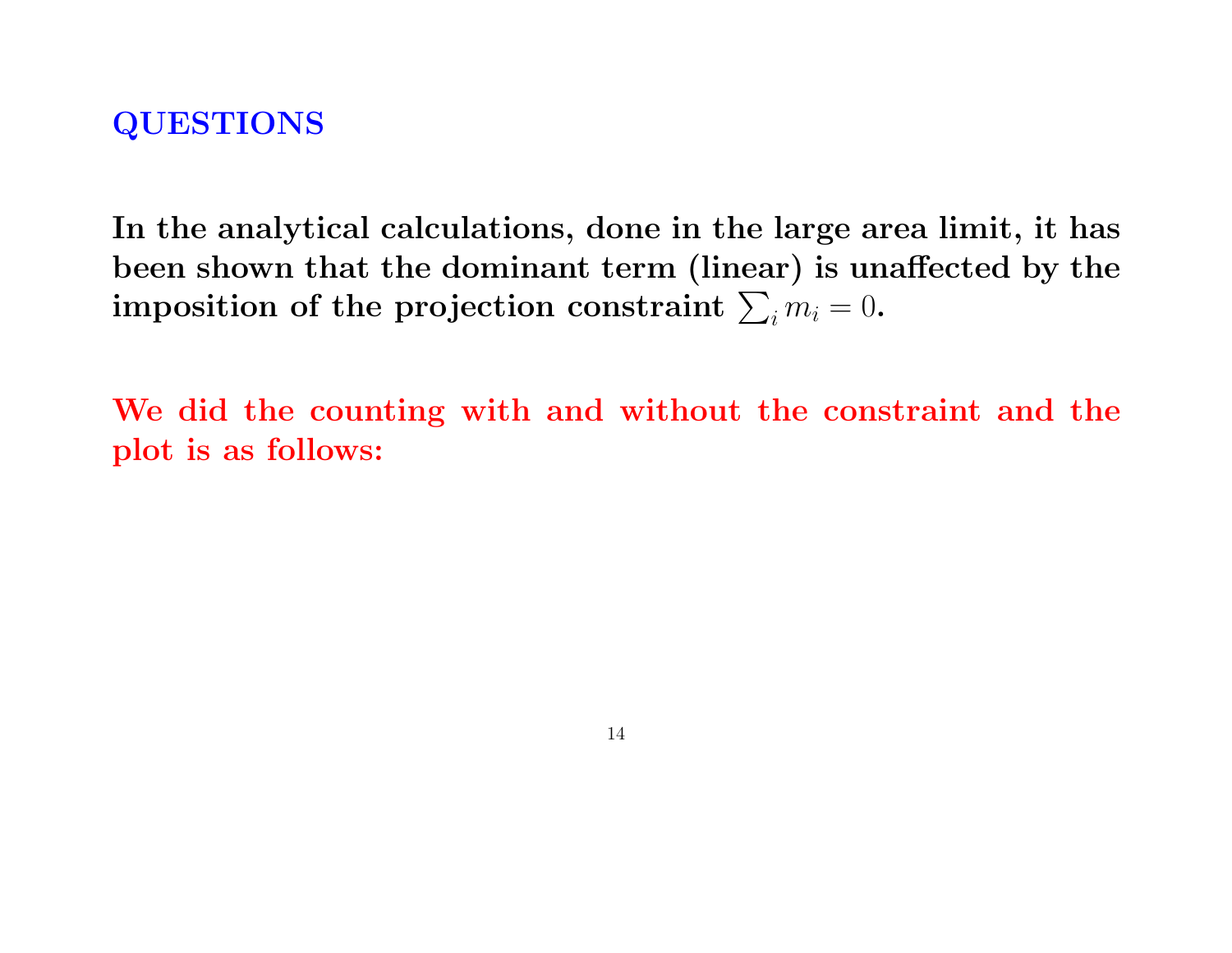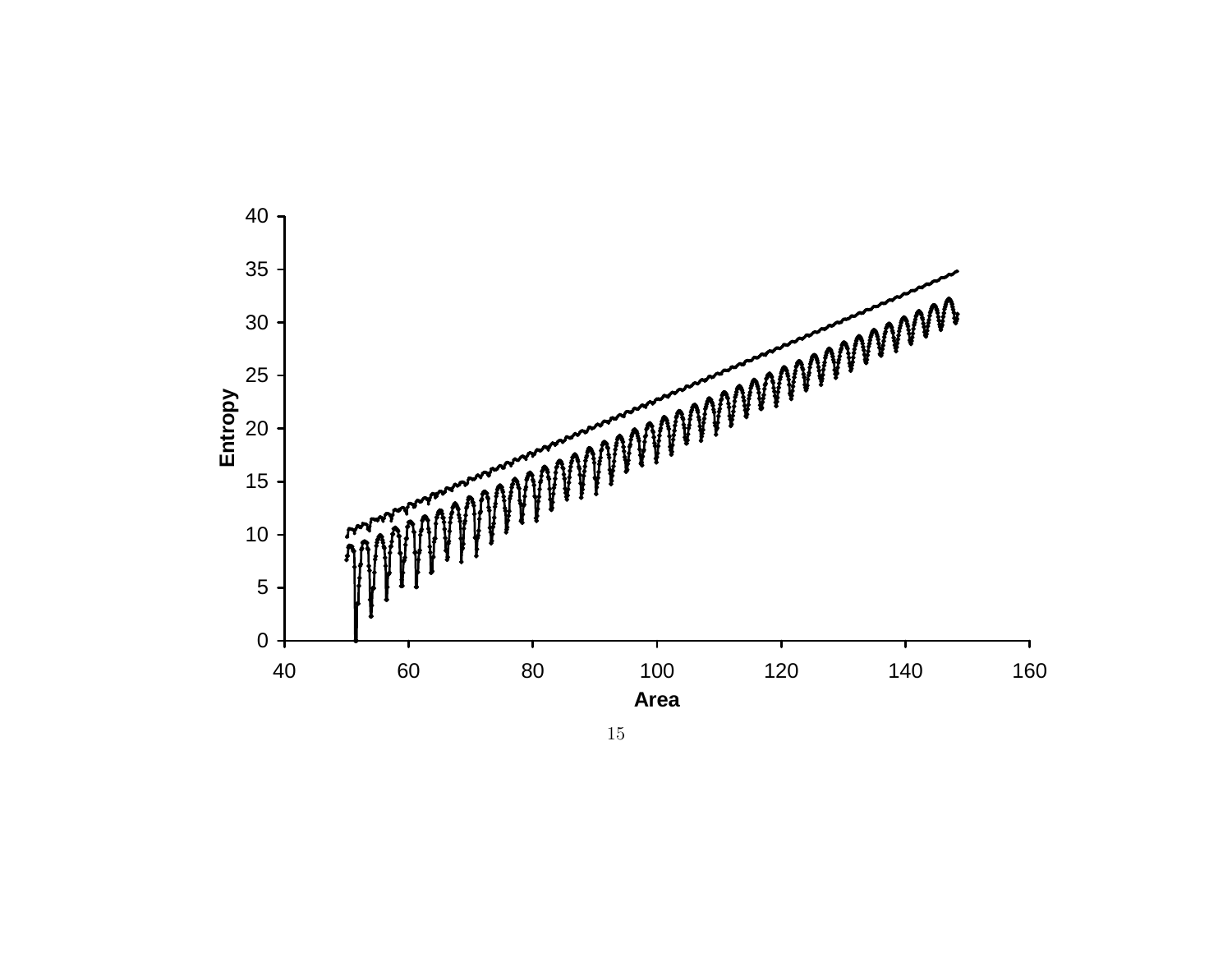In the analytical computations, the introduction of the projection constraint introduces a first correction to the entropy area relation as

$$
S = \alpha A - \frac{1}{2}\ln(A) + \dots
$$

We then subtracted the two plots and found:

.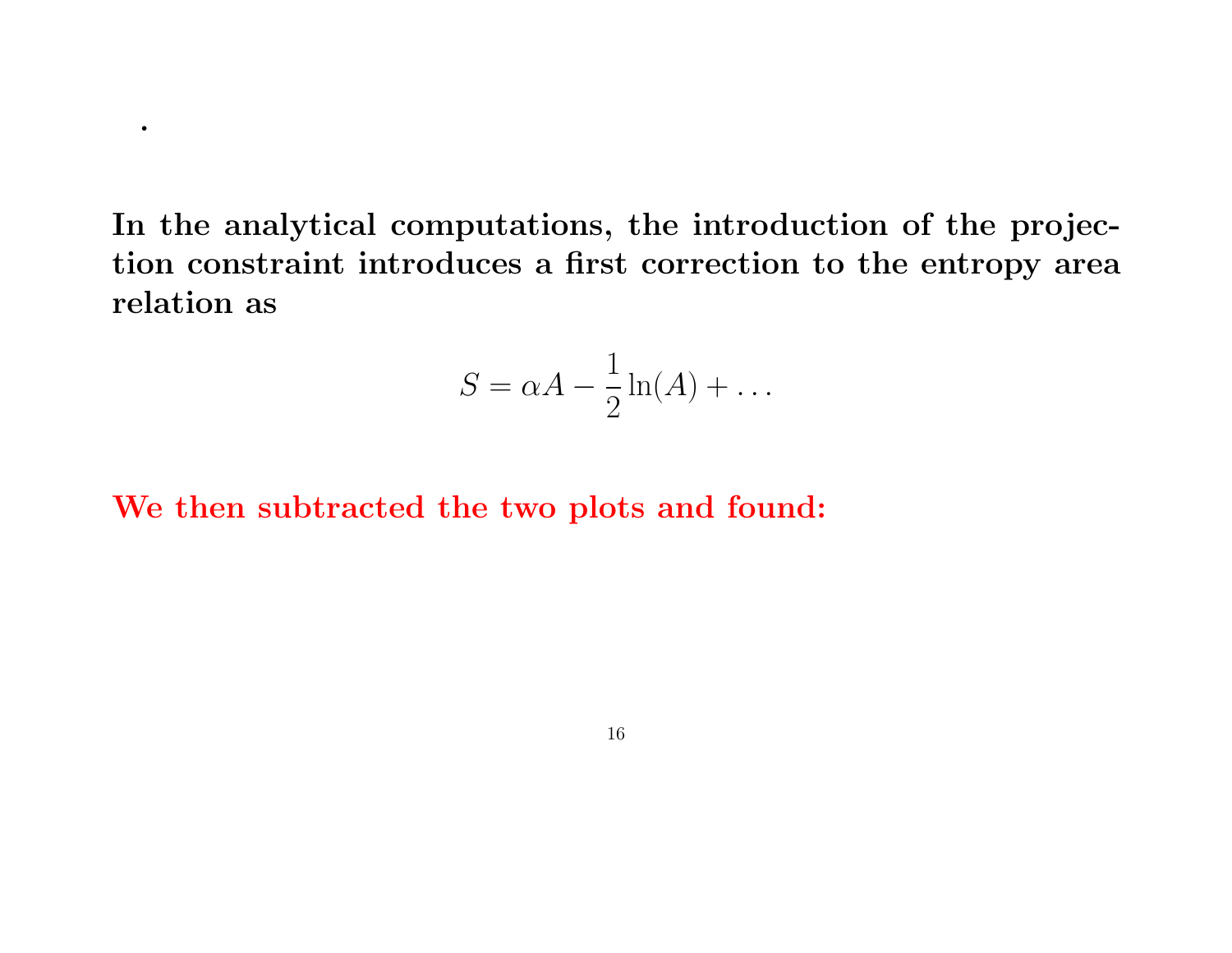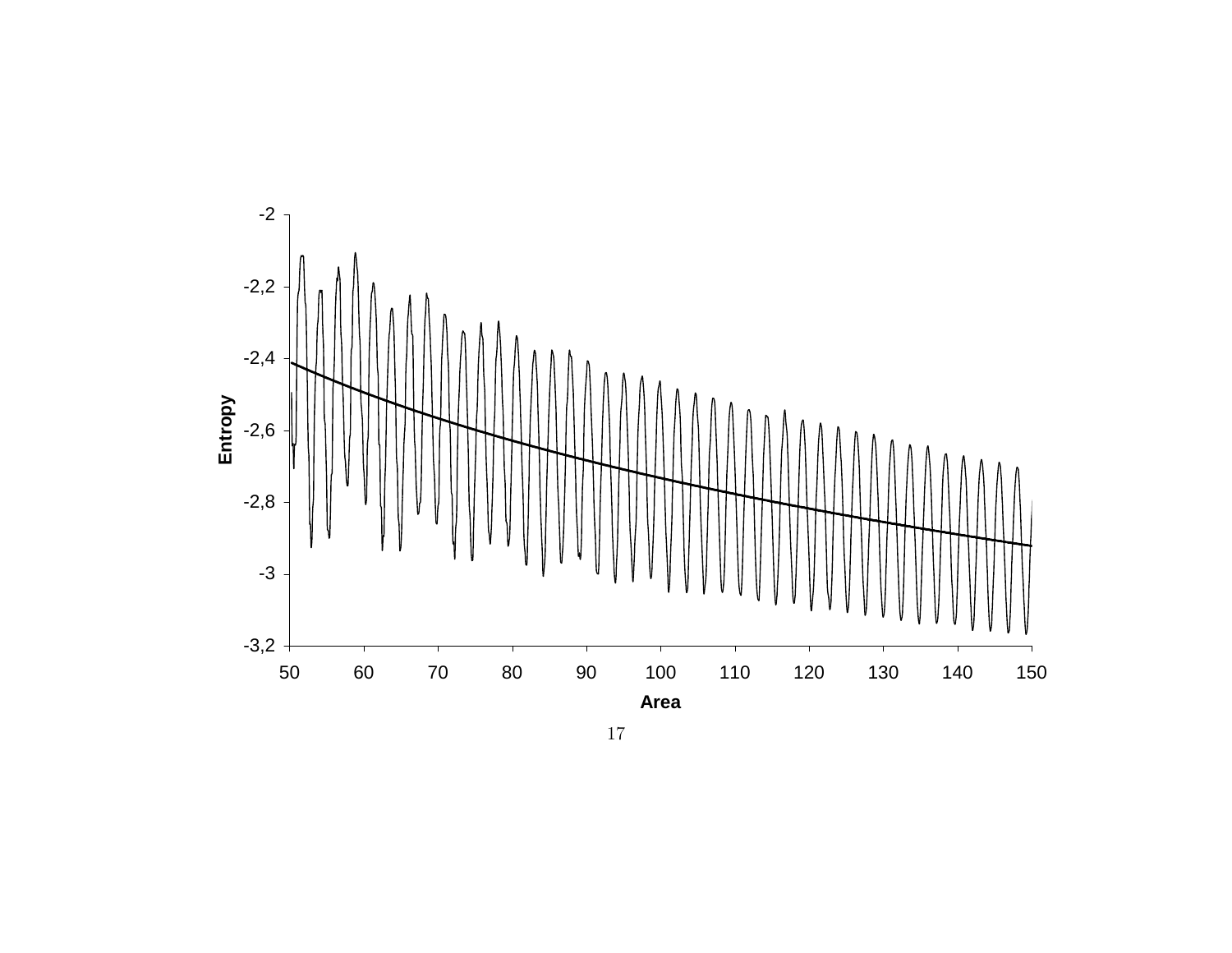What we see in that, on average, the entropy tends to the analytical relations.

What is the nature of the oscillations? What we see is that the frequency of the oscillations is independent of the size  $\delta$  of the interval used in the counting, but its amplitude decreases as one increases  $\delta$ .

What about the Immirzi parameter? In order to analyze the linear term, we computed the entropy without the projection constraint (oscillations disappear), for several values of  $\gamma$ , and looked for the value that reproduced, for the largest horizons we can compute, the Hawking-Bekenstein relation:

 $S = A/4$ 

We found: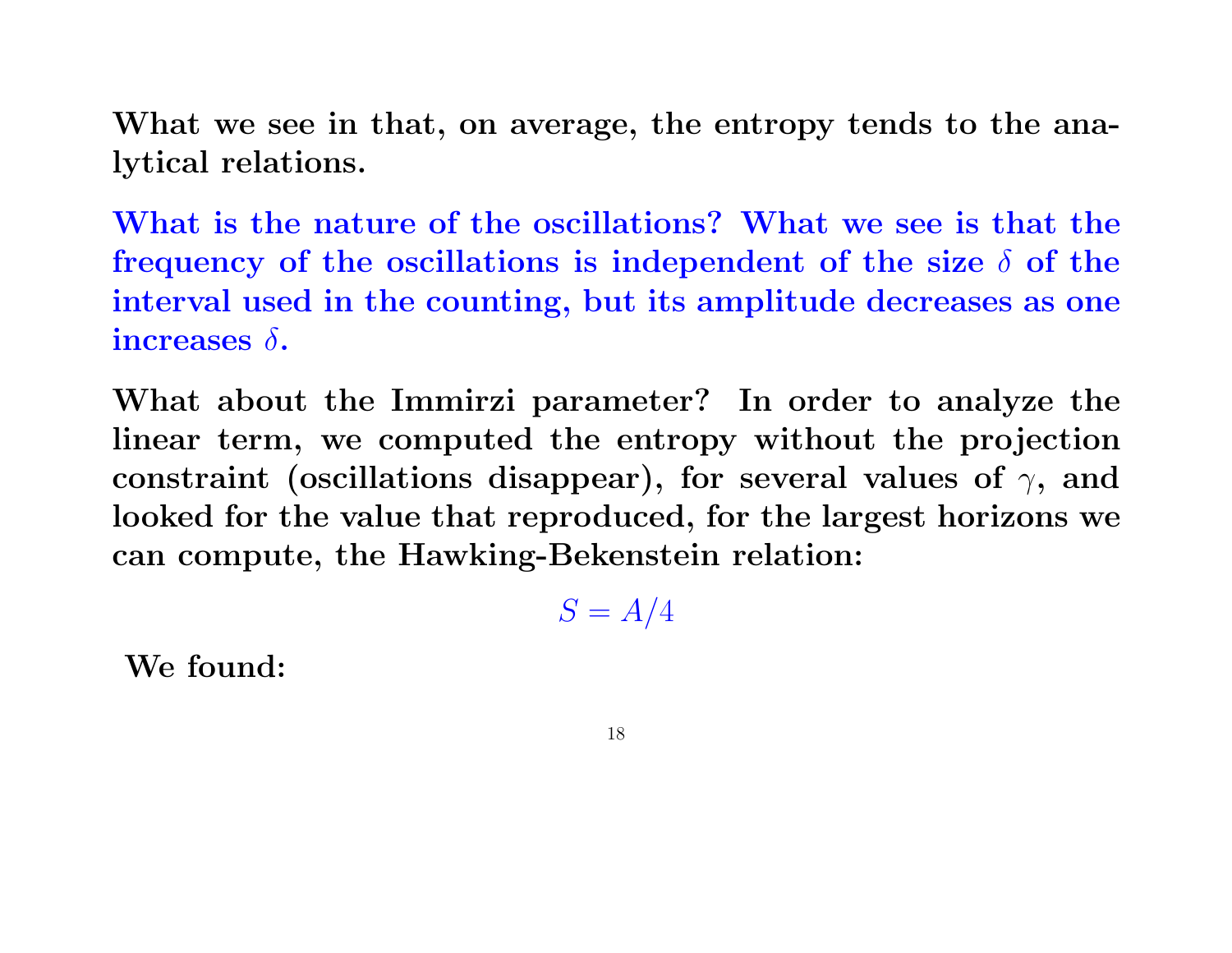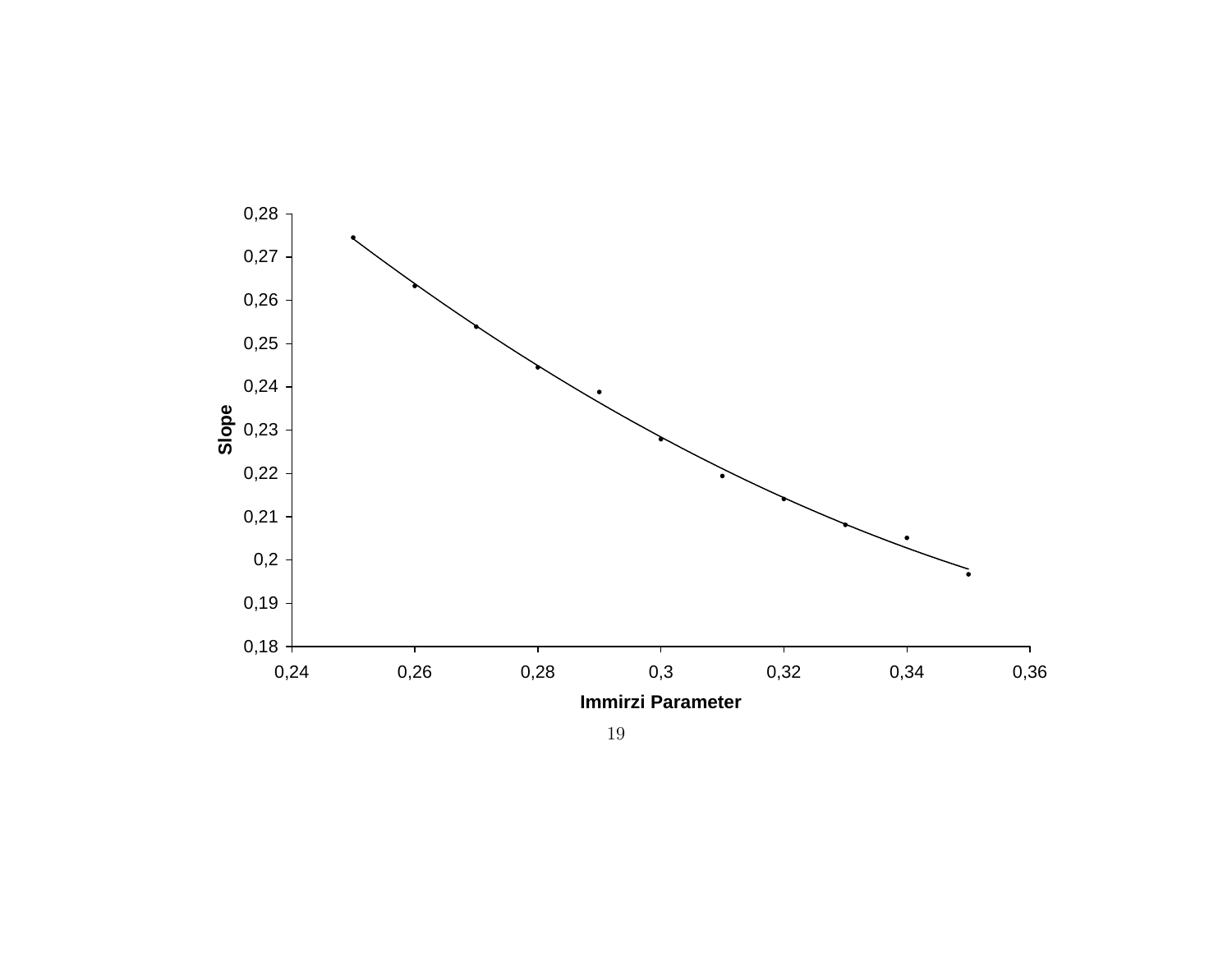That is, we found that the Barbero-Immirzi parameter from our counting (by interpolating the curve) is very close to the analytical value:

 $\gamma_0 = 0.27398...$ 

Then, even when considering Planck scale horizons, we see that we can say something about the Barbero-Immirzi parameter and the logarithmic correction.

But can we learn something from the oscillations that we see?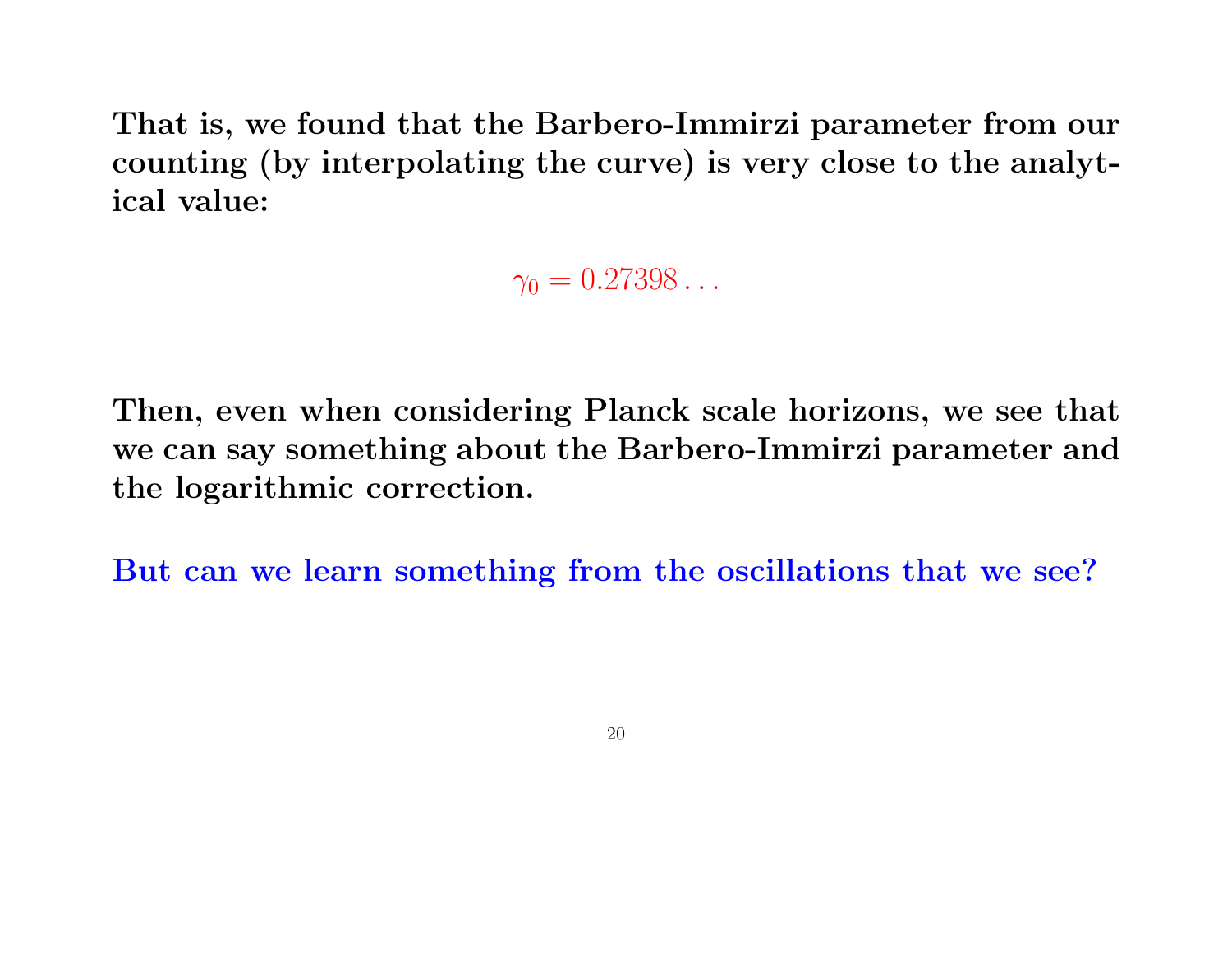For that, we decided to explore the 'black hole entropy spectrum' by taking an interval very small

$$
\delta = 0.005 \ \ell_p^2,
$$

as opposed to the 'large values' used so far:  $\delta = 2 \ell_p^2$  $\frac{2}{p}$ .

With increments of  $a_0$  in steps of 0.01  $\ell_p^2$  $_{p}^{2}\textrm{, we covered all possible}$ values of  $a_0$  without overlap. In this way we can know exactly how many black holes states are there in such small intervals.

This is what we found:

.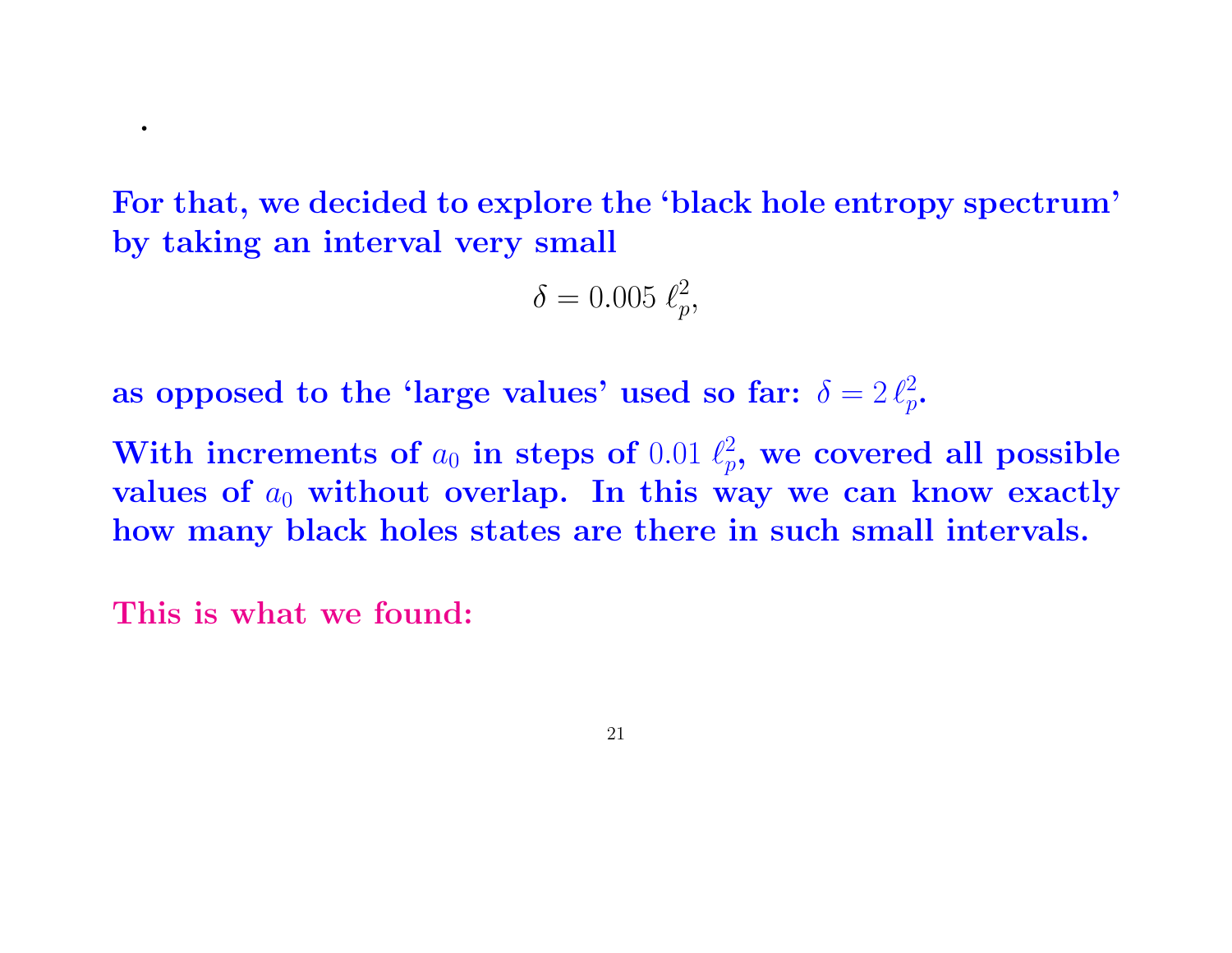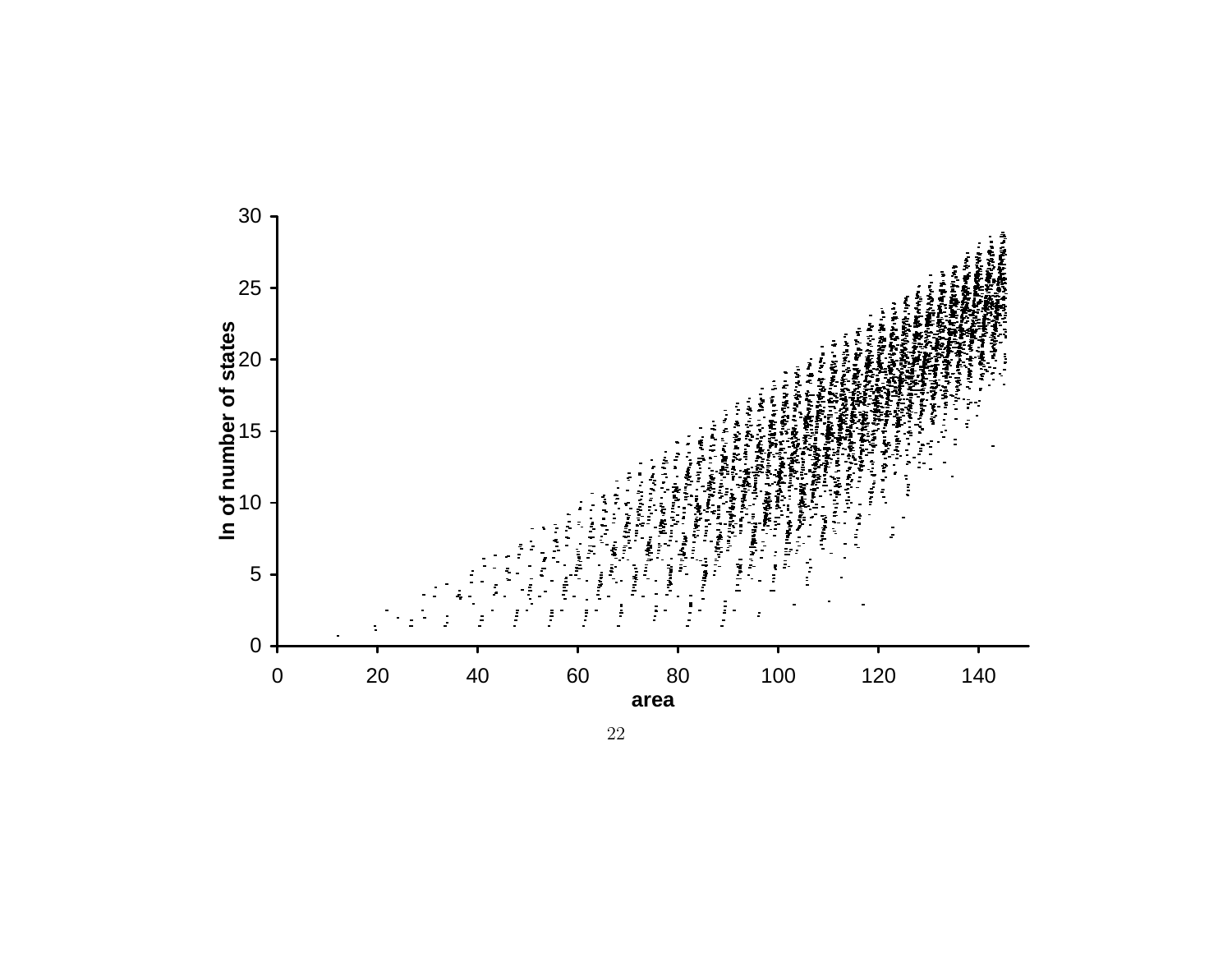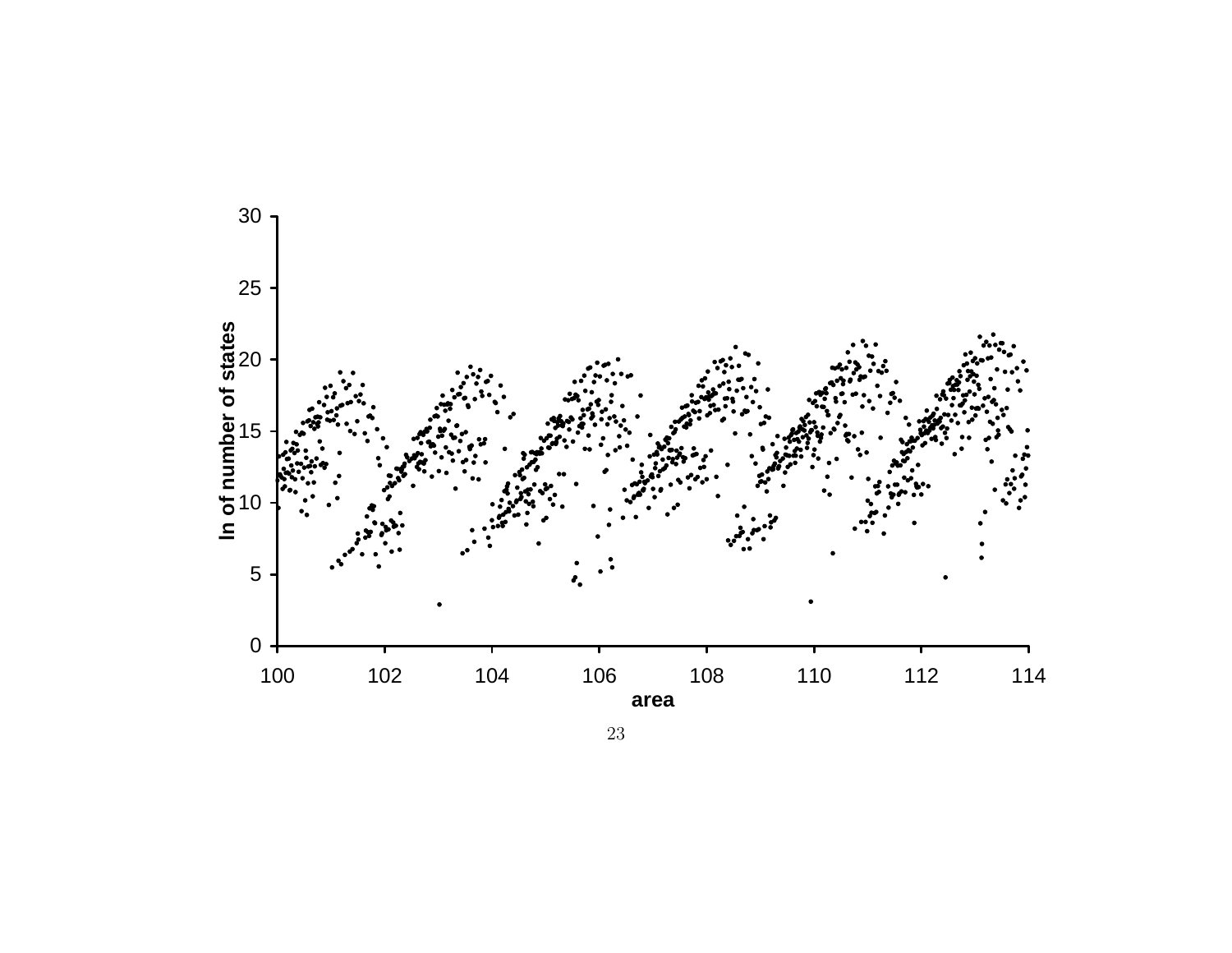## **PERIODICITY**

Both the oscillations found with a large value of  $\delta$  as well as these structures in the 'spectrum' posses the same periodicity

$$
\delta A_0 \approx 2.41 \ \ell_p^2
$$

Is there any physical significance to this periodicity?

In order to answer this question we chose the interval of the area in the entropy computation to be dictated by the periodicity found. Thus we chose:

$$
2\,\delta=\Delta A_0
$$

With this choice, the plot of the entropy vs area becomes: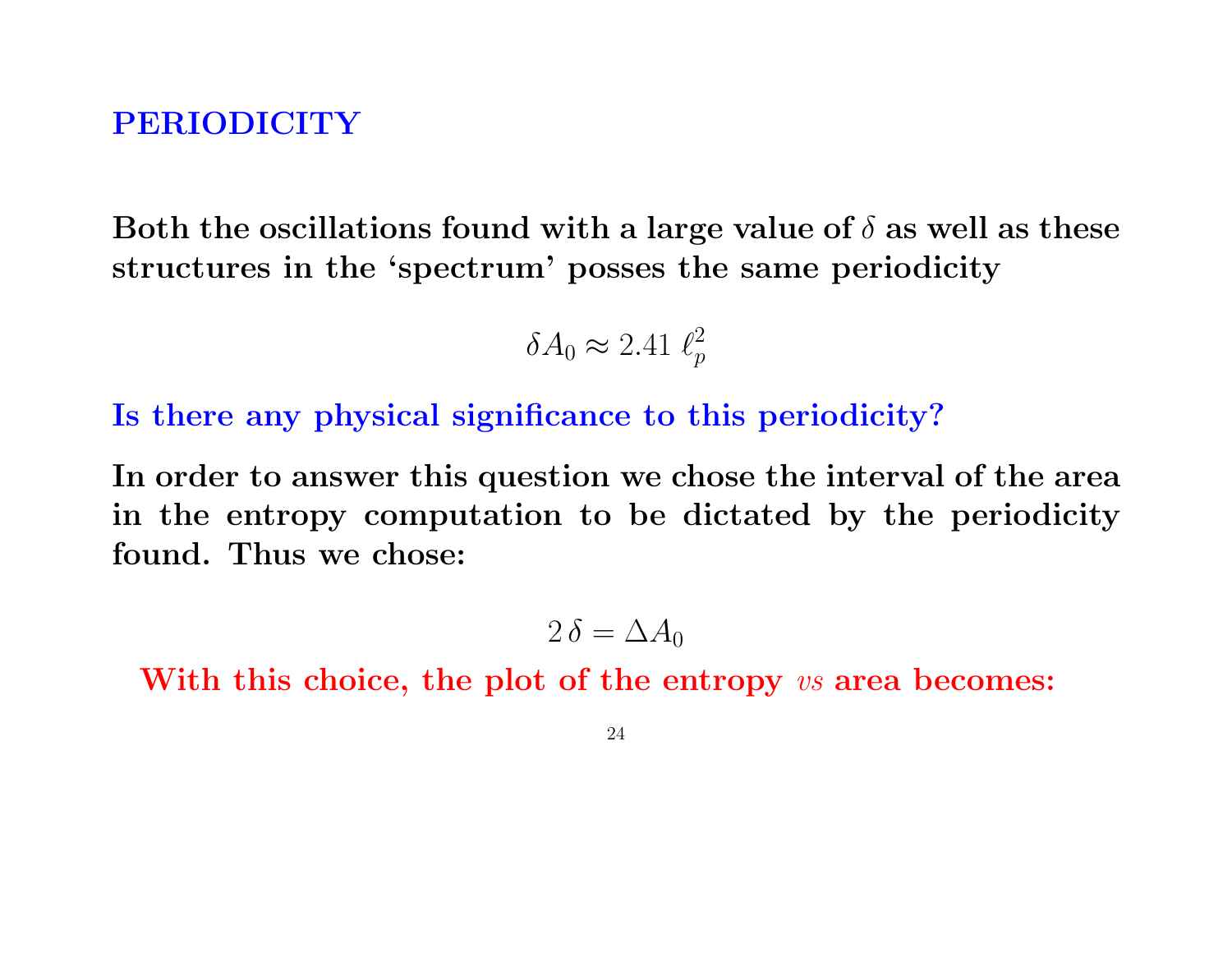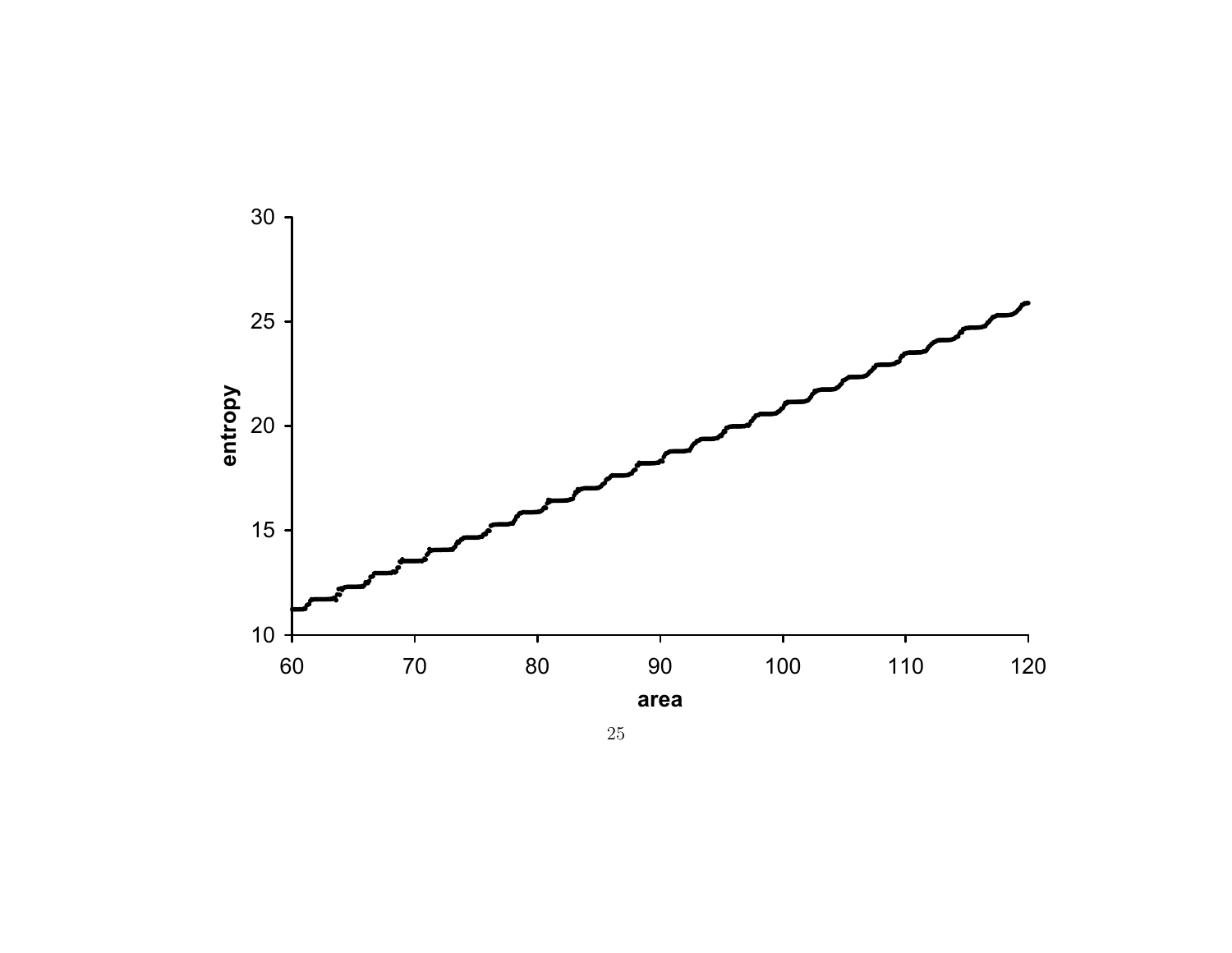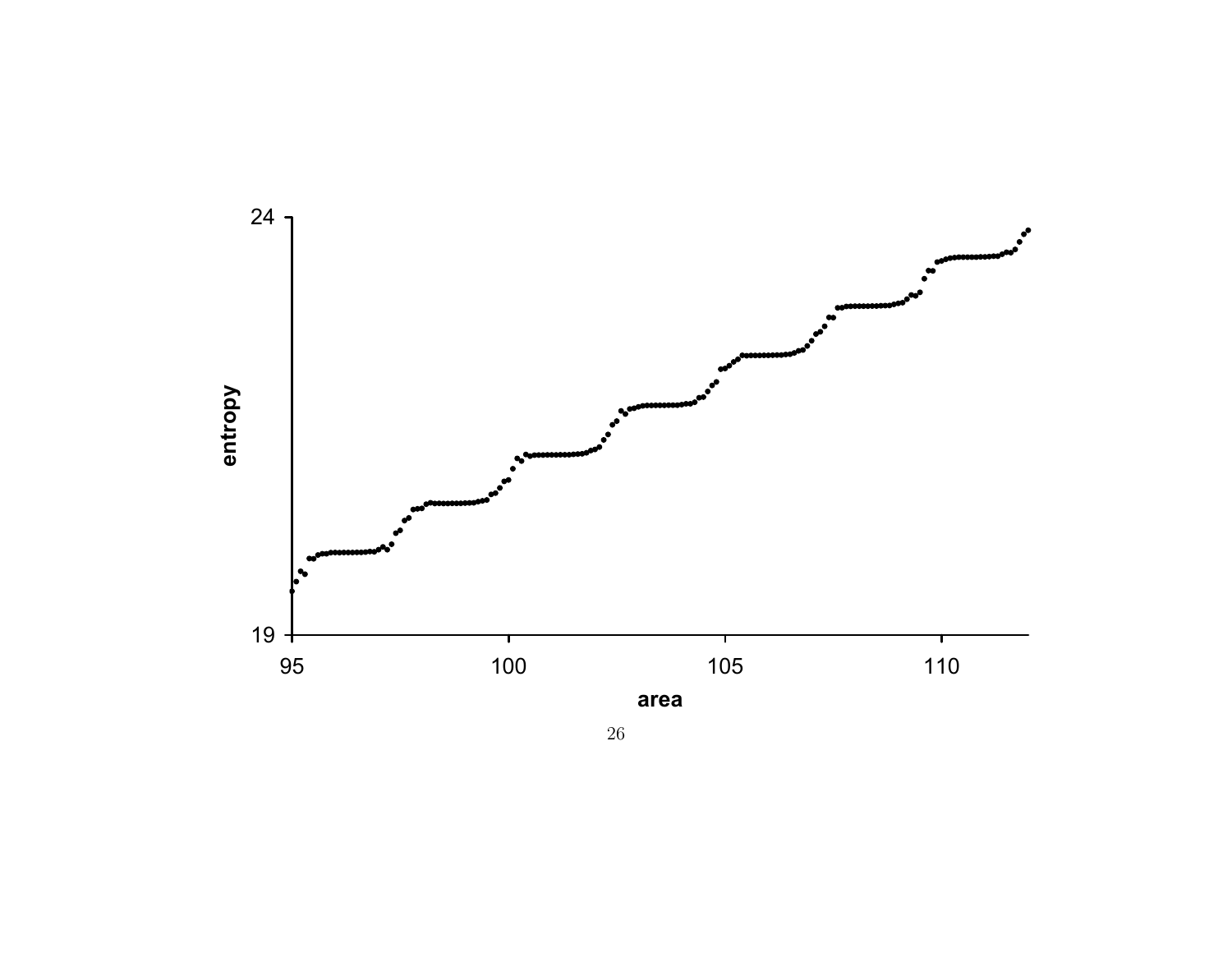## WHAT DOES THIS MEAN?

The first observation is that the entropy has a completely different behavior for this particular choice of interval: instead of oscillations, it seems to increase in discrete steps.

Furthermore, the height of the steps seems to approach a constant value as the area of the horizon grows, thus implementing in a rather subtle way the conjecture by Bekenstein that entropy should be equidistant for large black holes.

Is there any magic number appearing here? Maybe

When varying  $\gamma$  we find that the periodicity in oscillations very approximates

 $\Delta A \approx 8 \gamma l_p^2 \ln(3)$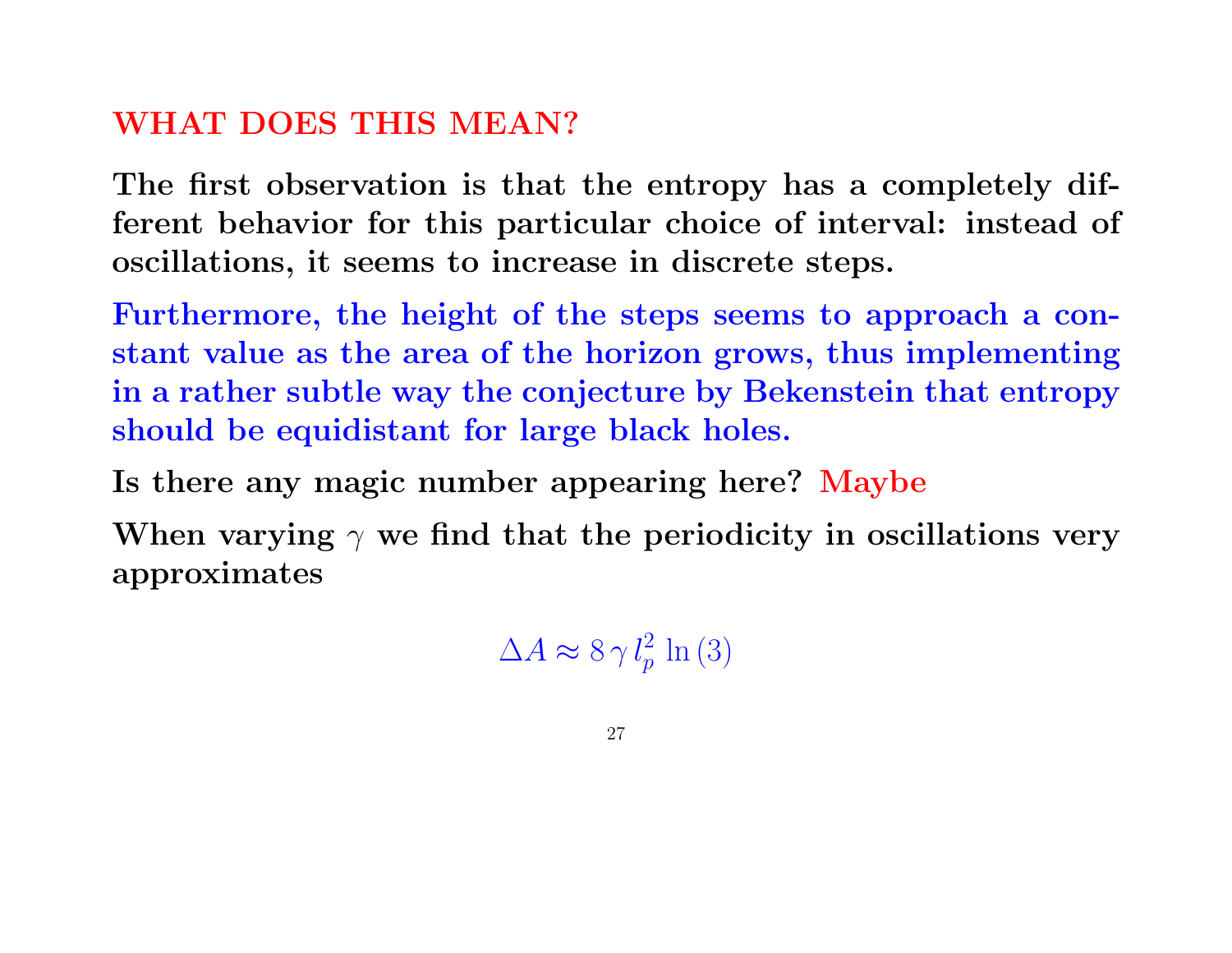While the constant number in which the entropy of large black holes 'jumps' is:

 $\Delta S \mapsto 2 \gamma_0 \ln(3)$ 

Are these simple coincidences or the tip of an iceberg?

STAY TUNED!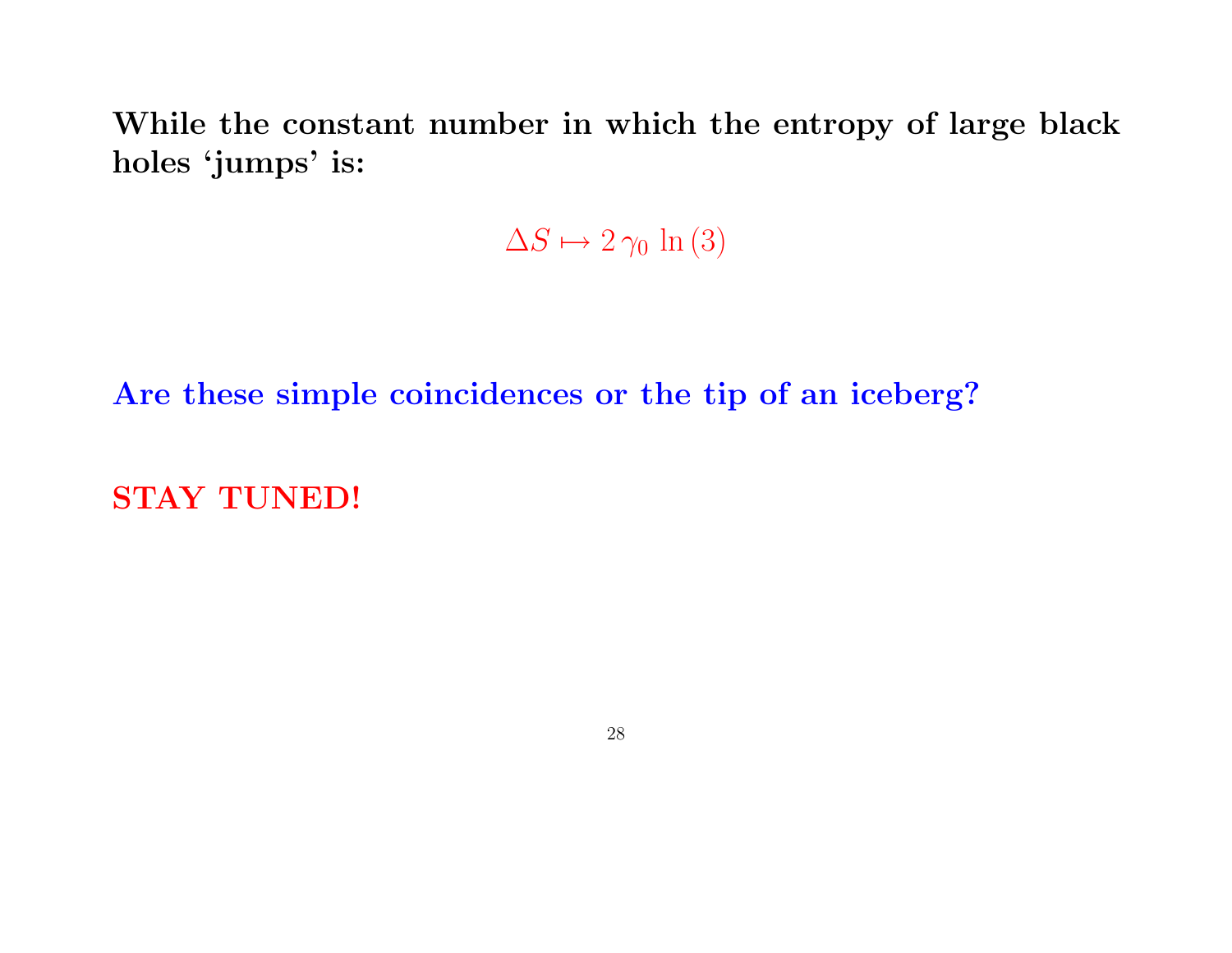## **CONCLUSIONS**

- Somehow, unexpected features appear by considering Planck size horizons.
- We can say something about BI parameter and logarithmic correction.
- Oscillations found with a periodicity that is puzzling
- Unexpected contact with Bekenstein's heuristic model but in a subtle manner
- Is there more?